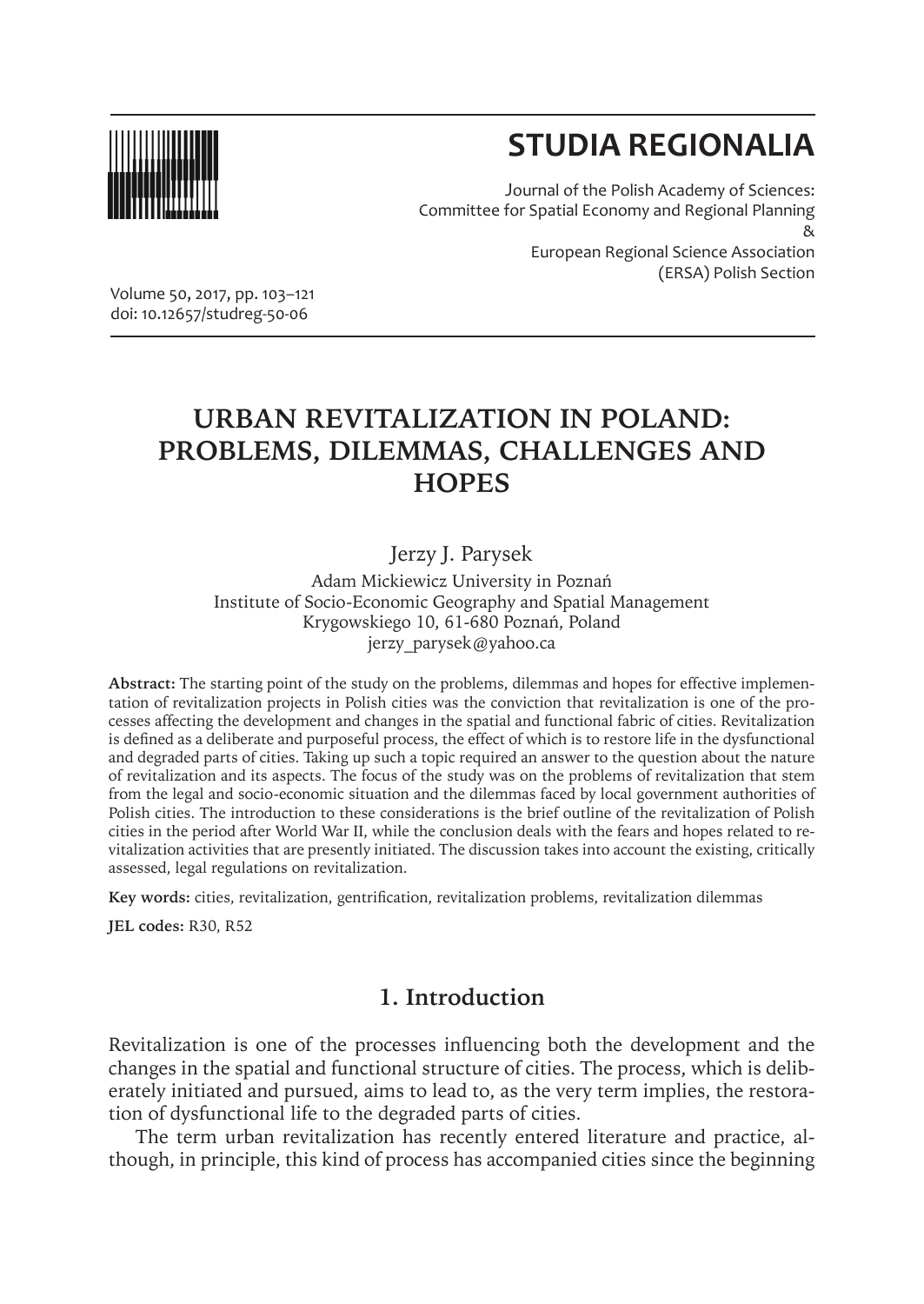of urban development. This is evidenced both by the processes of rebuilding war-damaged cities or cities affected by catastrophic events and other cataclysms, and the processes implemented purposefully by rulers, municipal authorities, urban planners, popes, the processes involving the reconstruction of the existing, non-functional development if cities improving their spatial and functional structure and beauty, occasionally discussed in detail in historical literature, especially in the field of urban planning.

It is obvious that nowadays the process called revitalization has a slightly different character, and the rationale behind it are, not only the tragedies of the inhabitants and the ideas of the world's powerful rulers and prominent urban planners.

The aim of this study is to present a concise retrospection of the revitalization processes of Polish cities and identify revitalization related problems, dilemmas or hopes. The study draws both on available literature and the results of the author's own research. In its character, it adopts a synthetic, general approach, presenting the author's point of view, not always shared by other authors $^{\rm l}$ .

#### **2. Revitalization and the synonyms of the term revitalization**

The process that is referred to as revitalization in Poland is called differently in foreign literature (Polish literature also sometimes uses different terms). The examples include: urban regeneration, urban renewal, rehabilitation, reconstruction, redevelopment, gentrification and, to a lesser extent, others (Mc Hoyle et al. 1994; Mc Carthy 1998; Kaczmarek S 2001, 2015; Kaczmarek T 2001; Parysek 2005a, 2006, 2015a, 2016a, 2016b; Jadach-Sepiło 2007; Roberst & Sykes 2008; Grzeszczak 2010). It might seem that the terms used are synonymous with the term revitalization, but in the light of revitalization literature this is not the case (Parysek 2015a, 2016b). The concept of reconstruction embraces the process of revitalization in the 1950s, revitalization – the same process in the 1960s, renewal – the 1970s, redevelopment – the 1980s, and urban regeneration – the development of the areas degraded in the 1990s and later (Lichfield 1992; Roberts & Sykes 2008; Tallon 2010; Couch et al. 2011; Parysek 2015a, 2016a, 2016b). Some publications also offer other classifications of the characteristic subsequent phases of the process referred to in Poland as revitalization, e.g. the era of bulldozer, the era of rehabilitation and the era of revitalization (Carmon 1999). Other terms that are used are protection and managing, as well as planning and conservation, in addition to the concepts primarily related to the development of urban areas with special cultural, historical, urban and architectural values, i.e. cultural heritage areas (Geppert 2015). Gentrification is understood slightly differently, the nature of this process, however, will be explained in the further part of the study. It should also be noted that the *2003 Spatial Planning and Development Act*, in which the reference was made to revitalization, includes the provision concerning the *rehabilitation* of degraded areas. The term *revitalization* and

<sup>1</sup> The conclusion that may be drawn based on the reviews of the author's publications on revitalization and its importance for the development of cities.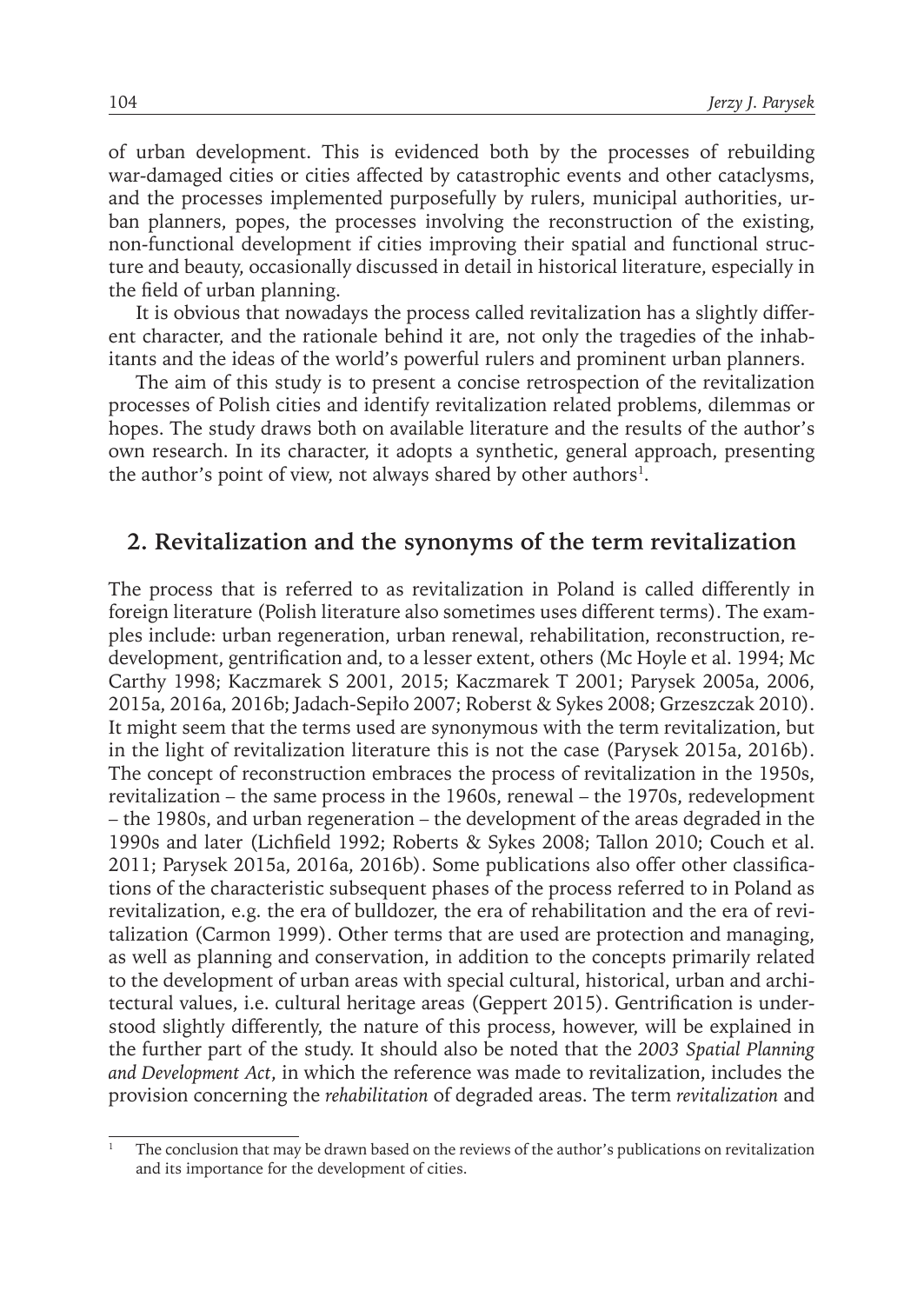its definition was included in the *Act of 9 October 2015 on Revitalization*, hence it can be assumed that it became, in a way, an officially valid term.

### **3. Revitalization and gentrification**

In literature, both the definition of revitalization and the understanding of its nature and function are formulated and discussed in a number of different approaches. The understanding of revitalization appears to be clear, especially in relation to the conditions in which it is conducted and in terms of the experiences in the field (Kaczmarek S 2015; Parysek 2015a, 2016a, 2016b). Despite various points of view, no one seems to question the assumption that urban regeneration is a complex organizational and investment process leading to the revival of degraded, neglected or dysfunctional urban areas. The aim of revitalization is to reverse unfavourable processes that take place in some areas of cities, and which lead to a systematic physical, economic and social decline and deterioration of these areas. The reversal of this process is deliberate and purposeful activity leading to the revival of these areas, which means restoring dysfunctional areas to their former functions or giving them new ones. Each revitalization, as proven in foreign and domestic experience, leads to spatial and functional changes of an revitalized area, which may result in its socio-economic development, improvement in spatial order, aesthetics and functionality, as well as the elimination of pathologies, etc. (Kaczmarek S 2001, 2015; Kaczmarek T 2001; Parysek 2005a, 2006, 2015a, 2016a, 2016b; Lorens 2007; Billert 2010; Parysek & Mierzejewska 2014). These reasons are behind the social, cultural, historical, functional, financial, aesthetic and even health benefits or aspects of revitalization (Lichfield 1992; Mc Carthy 1998; Adair et al. 1999, 2000; Mc Gregor 2010; Lubecka 2010; Couch et al. 2011; Geppert 2015; Kaczmarek S 2015; Parysek 2015a, 2016a, 2016b). On the other hand, literature also quotes different reasons for which revitalization is undertaken. It has recently been emphasized that the revitalization process is fuelled by market forces, namely by the demand for well-located areas, existing facilities, spaces for development, housing for renovation, etc. This means that degraded areas are of particular interest both to private investors and local authorities. However, when market forces do not produce expected results, revitalization becomes in many cases a category of public intervention.

Foreign and, to a certain extent, Polish experiences show, however, that investors involved in spectacular revitalization processes are primarily private sector companies, albeit they often cooperate with the public sector, including local government (Loftman & Nevin 1995; Hubbard 1996; Adair et al. 2000; Couch et al. 2011; Parysek 2015a, 2016a, 2016b). Revitalization, which is often emphasized, is an important element of reurbanization, i.e. activities deliberately and purposefully undertaken by municipal authorities, aimed at reviving the declining and dysfunctional parts of cities, especially those located in their central districts, and preventing suburbanization, which is considered socially undesirable (Van den Berg et al. 1982; Parysek 2008, 2011, 2015b, 2016b; Parysek & Mierzejewska 2014).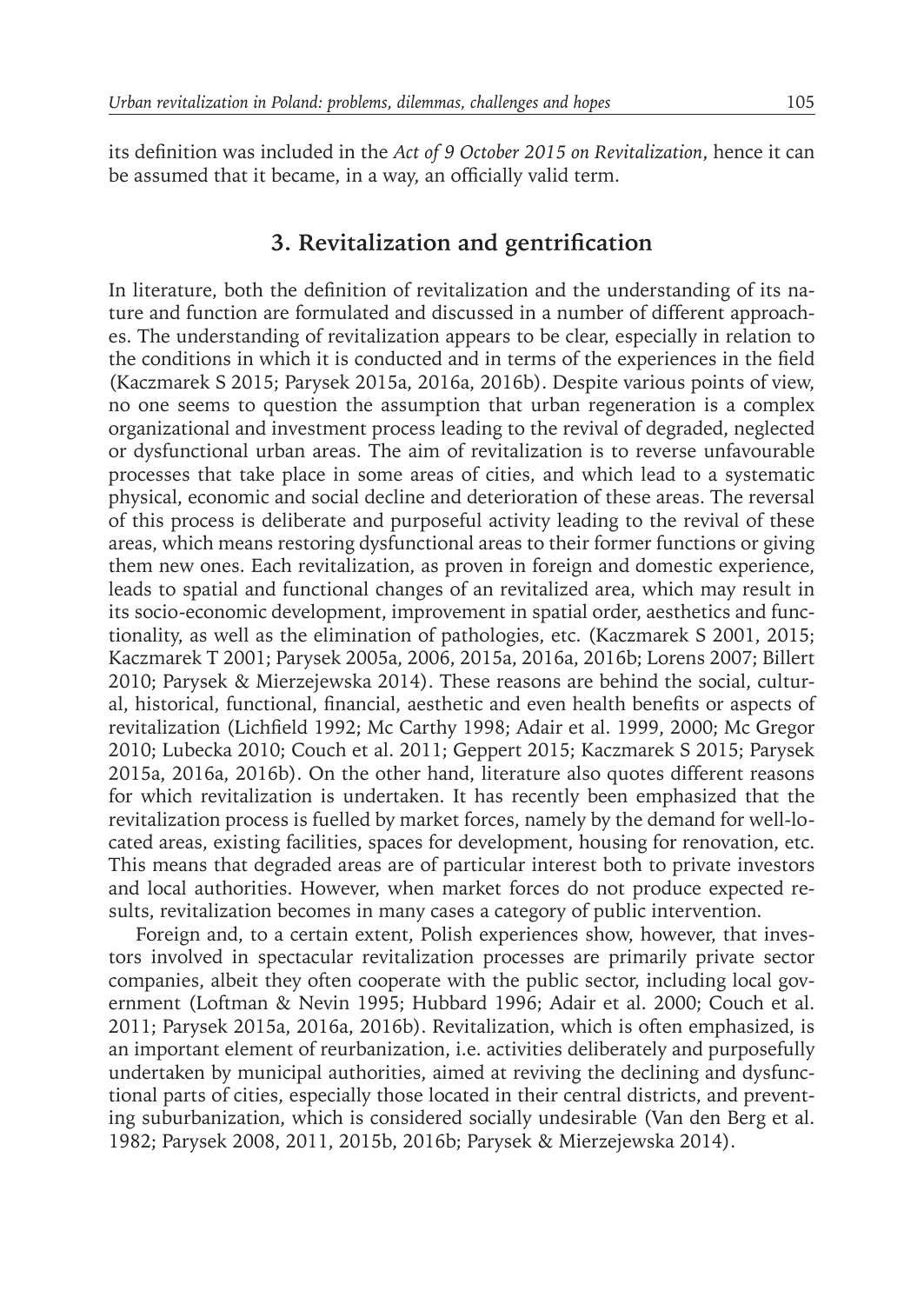Unfortunately, literature often defines gentrification in terms similar to revitalization (London & Palen 1984; Bourne 1993; Carmon 1999; Hamnet 2003; Redfern 2003; Philips 2004; Jadach-Sepioło 2007; Grzeszczak 2010; Slater 2011; Parysek 2015a, 2016b). Perhaps in some cases, revitalization can be equalled with gentrification, but not always. It will not be a mistake, however, if we assume that gentrification falls within the broader concept of revitalization or that it is one of the forms or categories of revitalization (Parysek 2016b). Often, however, gentrification is referred to the revitalization of the so-called inner city, without accounting for its structure and functions. Another view proposes that gentrification is: (1) the revitalization of low-income residential areas, inhabited by lower (poorer) social strata (Sassen 1991), (2) the revitalization of degraded, but central parts of the city, essentially performing housing functions (Ley 1982), (3) the revitalization of historical sites or (4) simply revitalization (Bardzińska-Bonenberg 2012). In another approach, revitalization is defined as the process of city renewal, while gentrification as the result of this process. The author of the study is inclined to adopt this particular point of view. However, some authors, while recognizing certain similarities, attempt to point out the differences between these two categories of rehabilitation activities (Kębłowski et al. 2012). The nature of gentrification embraces, above all, the fact that renovated (revitalized) city districts are inhabited by more affluent social groups, mainly by the middle class representatives, often at a mature or even advanced age. This means that gentrification is treated as one of the components of the life cycle of city residents, or even so-called social transition or a form of social succession (Smith 1982; London & Palen 1984; Bourne 1993; Hamnet 2003; Redfern 2003; Cameron 2003; Philips 2004; Jadach-Sepioło 2007; Grzeszczak 2010; Parysek 2016b). It is also agreed that gentrification leads to the recentralization of traditional urban functions (Berry 1980) and is therefore considered to be a component of the reurbanization process (Parysek 2008, 2011). When assessing the effects of gentrification, it is emphasized that it is, in fact, the negatively perceived process involving the rich taking over the place of residence of the poor. The process, triggered or aggravated by displacement pressure or even the planned invasion of potential inhabitants of revitalized areas over the poorer social strata, which is treated as the ruthless operation of market forces (Smith 1982; London & Palen 1984; Jadach-Sepioło 2007; Lees et al. 2007; Grzeszczak 2010).

In order to avoid the excessively comprehensive and incorrect interpretation of both revitalization and gentrification, it is proposed to apply different types of criteria that will help distinguish revitalization from other types of activities (Strzelecka 2011). However, this is not a widely accepted solution and the differences that are not clearly defined lead to the interchangeable use of the two concepts.

Revitalization (as well as gentrification) is undoubtedly a difficult, expensive and time-consuming process, therefore it requires appropriate knowledge and caution, the involvement of major capital outlays and the adequate timeframe. This often means that in order to ensure the efficient implementation of the process and accomplish the expected effects, revitalization in its entirety is commissioned to specialized consortia, which is a practice common both in Western European countries as well as in the USA and Canada (Roberts & Sykes 2008; Adair et al. 2000; Tallon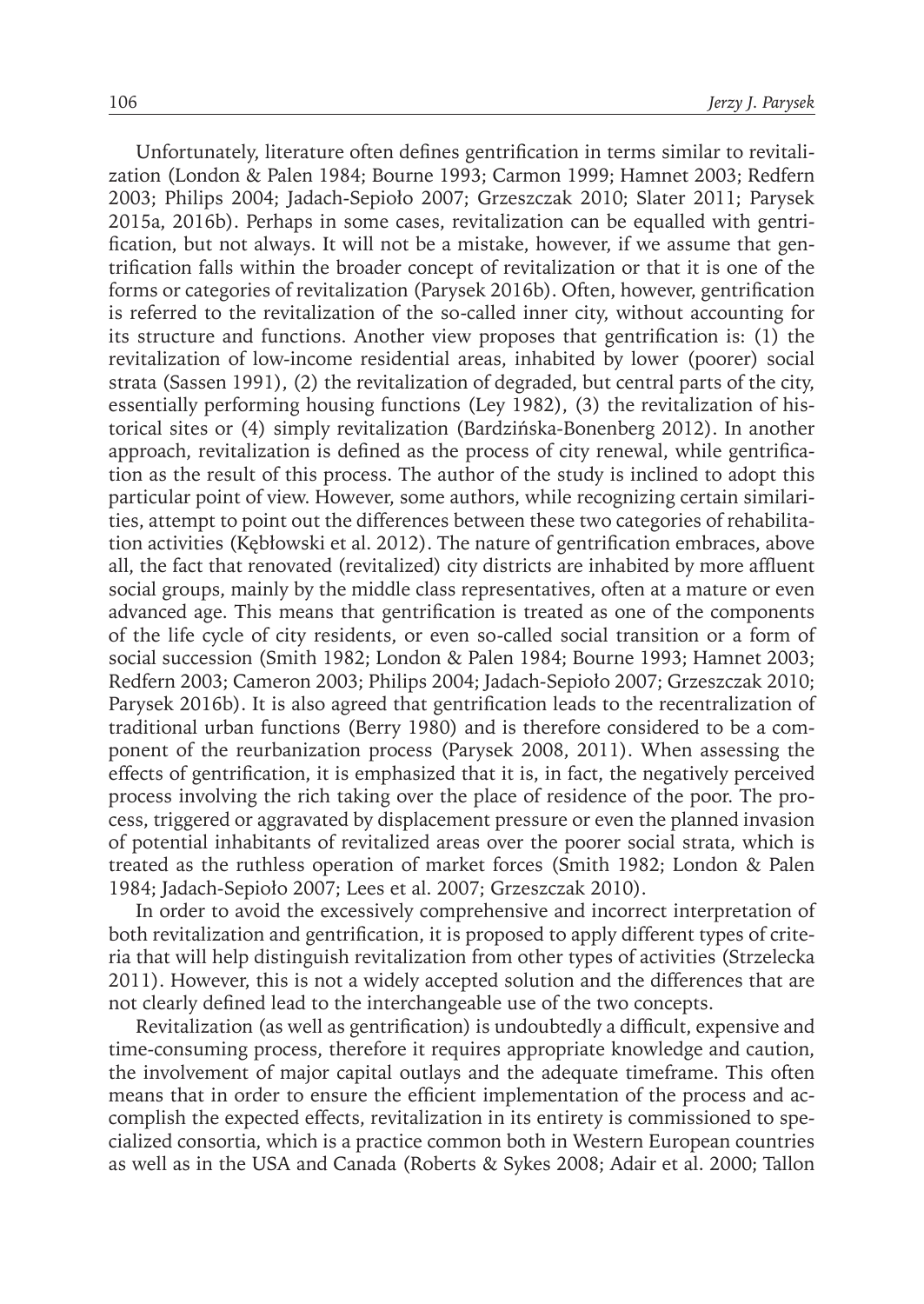2010; Kort & Klijn 2011). Unfortunately, Poland does not follow such practice, nor do such companies operate here.

## **4. From post-war reconstruction to revitalization of Polish cities**

As mentioned above, although the term revitalization has been used in literature for more or less 40–50 years, the processes of urban renewal have taken place since ancient times. Therefore, it should not come as a surprise that the beginning of the contemporary revitalization of Polish cities is assumed to be post-war reconstruction (Parysek 2006). During World War II Polish cities were severely damaged, especially those on the front lines in 1944 and 1945. The estimates of how severely the cities were damaged during the war were different, however, the most devastated cities were located in the so-called Recovered Territories (Kołobrzeg, Kostrzyn, Gubin, Lubin, Głogów – destroyed in more than 90%, Wrocław in more than 80%, Szczecin – in 65%) and Gdańsk (50%), the capital of the country Warsaw (85%), the Polish port of Gdynia (90%), the Prussian Poznań fortress (55%), Wieluń – the first Polish city bombed in 1939, Żory in Upper Silesia (85%), Jasło in the Podkarpackie Province (95%), Braniewo (85%) and many more. 180 out of the 640 historical Polish cities that were within the Polish state borders after 1945 had been destroyed in at least 50% (Stępkowski 1993; Dziewoński 1967). After the war, the problem was not only the reconstruction of the destroyed cities, but the choice of a reconstruction model. The choice involved either the reconstruction of a city in its historical shape and form, or the development of the areas with new construction projects. The reality turned out to be that different conceptions of reconstruction were adopted for different cities, including the mixed concept, which combined the reconstruction of historical sites with new urban planning. The process of the post-war reconstruction of cities, however, was not free of major errors, including one dictated by ideological and political reasons, which involved failure to rebuild many historical cities, especially those located in the Recovered Territories. As a result, not only were the historical old cities not fully reconstructed, but the heavily damaged, yet antique, buildings and urban layouts were irreversibly destroyed (e.g. in Wrocław). The difficult economic situation of the country, still affecting the dynamics and scope of revitalization activities (Parysek 2005a), was not conducive to the reconstruction of the cities. At different rates and to different degrees, however, all the cities were rebuilt and their life was restored (Dziewoński 1967).

In fact, revitalization as it is understood today only started in Poland after political transformation and it involved activities aimed at the renewal of the degraded parts of Polish cities initiated at the end of the 20<sup>th</sup> century. At that time, the first attempts were made to undertake comprehensive actions to restore functionality to some problematic city areas. It was not an easy task to conduct such activities, as cities were faced with a variety of problems. There was no "revitalization law" that would provide the framework and methods for the entire process. Revitalization initiatives were conducted based on various legal acts that could be adopted, including those concerning local governments, spatial management, environmental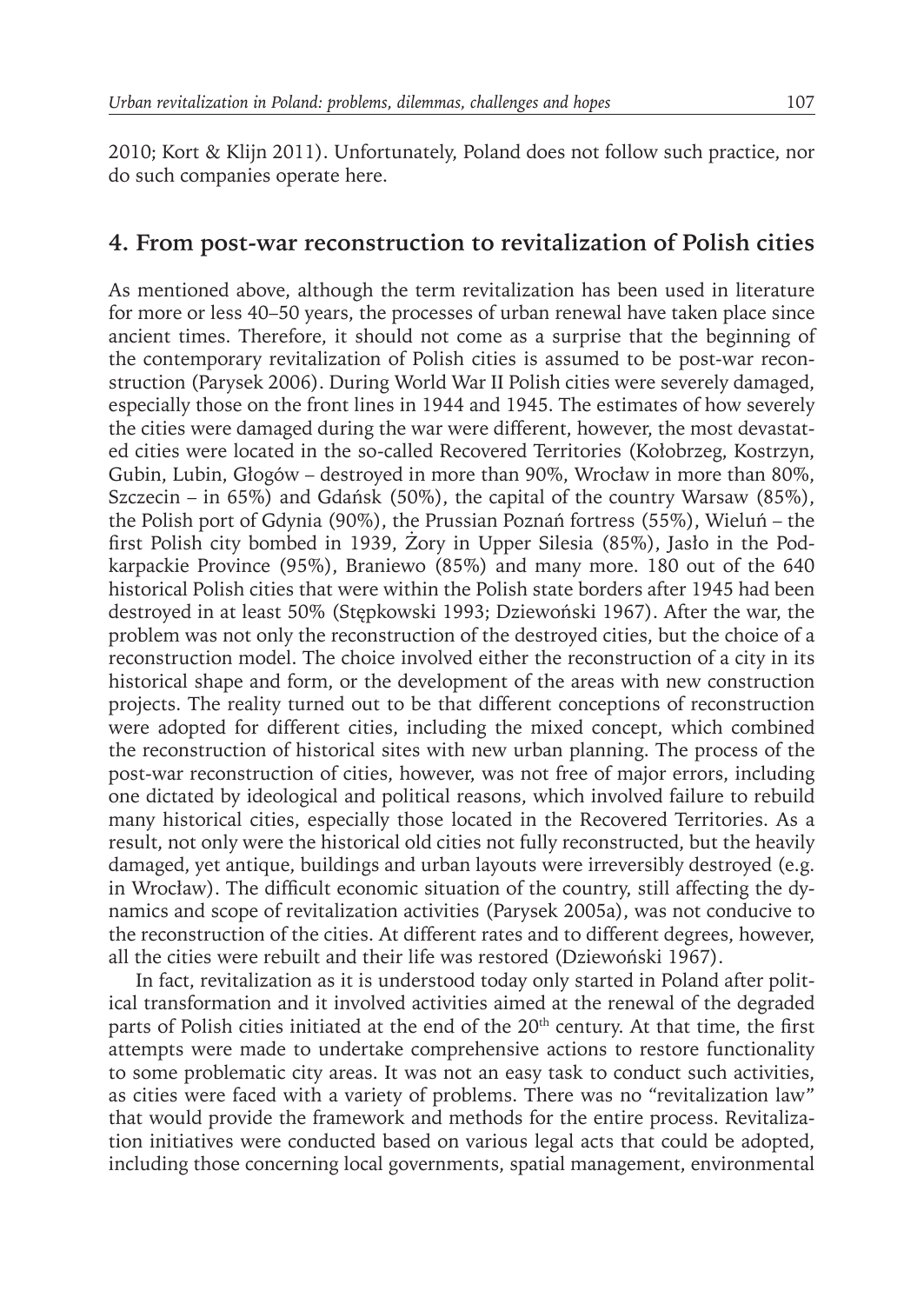protection, etc. Local authorities did not have any funds for this purpose, while private entities were reluctant to take the risk involved in such projects. Despite a number of setbacks and obstacles, however, revitalization schemes were undertaken and today they constitute the first, more comprehensive (apart from the ones conducted as part of the post-war reconstruction) projects involving the revitalization of Polish cities in the strict sense. Obviously, the scale and scope of the work undertaken varied and the projects dealt with different urban matters. This stems from the local specificity of the initiatives, although they had many elements in common. In the first period of post-war revitalization (in fact, reconstruction), the reconstruction of the pre-war Old Town districts came to the fore of the first revitalization tasks, although the pursuit of this goal was particularly difficult and expensive. In many cases, this involved rebuilding the old towns that had been completely destroyed by the acts of war, although not all old town districts were rebuilt as part of the post-war reconstruction of cities. The old town in Warsaw, Wrocław, Poznań and Gdańsk were recreated very quickly, while other cities took many years to rebuild the historical buildings. The examples of such cities are: Kołobrzeg, Głogów, Lubin, Polkowice, Elbląg or Szczecin (the old town near the castle). The revitalization of the later city centre buildings was also undertaken: Kraków, Gdańsk, Tarnów, Lublin, Dzierżoniów, Lubań Śląski, Wołów, Jawor, as well as Bielsko-Biała, Płock, Sopot and Szczecin. The revitalization of concrete-block housing estates (Warsaw, Kraków, Tychy), industrial sites (cities of Upper Silesia, Łódź, Poznań, Kraków, Gniezno), port areas (Gdańsk, Szczecin) and post-military areas (Legnica, Borne Sulinowo, and Słubice) was also commenced. On the other hand, certain areas, such as the ones located close to the railway stations in Kraków, Poznań, and, to a lesser extent, Wrocław, are still waiting for revitalization initiatives. They are extremely attractive, as they offer an opportunity to build modern city centres, alternative to historical old towns, which will – by nature – be multifunctional complexes (housing, services, culture, transport, urban greenery). In many cases, the revitalized areas take on various new functions (Handbook of revitalization 2003; Karczmarek 2001; Parysek 2005). Good examples of the extensive revitalization of degraded, dysfunctional parts of Polish cities that have been implemented over the past few years include: "Galeria Dominikańska" in Wrocław, "Manufaktura" in Łódź, "Stary Browar" and "City Park" in Poznań, "Silesia City Center" in Katowice, "Papiernia" in Konstancin and a 'student town' in Słubice<sup>2</sup>.

Summing up the above considerations, it should be restated that revitalization is a purposefully initiated process, aiming to give cities a new development incentive, improve their functioning, revitalize city buildings or improve aesthetics, which requires substantial financial means. In the near future, this may become possible through funding obtained from the European Union (Parysek 2015a, 2016a, 2016b).

The analysis of the features of post-war urban revitalization in Poland revealed five characteristic models, namely: (1) reconstruction, (2) neointegration, (3)

The future of the last project, implemented in the post-military area, is, however, uncertain in the face of the problems of the Collegium Polonicum, Adam Mickiewicz University in Poznań, caused by a decrease in the number of students and the termination of study programs.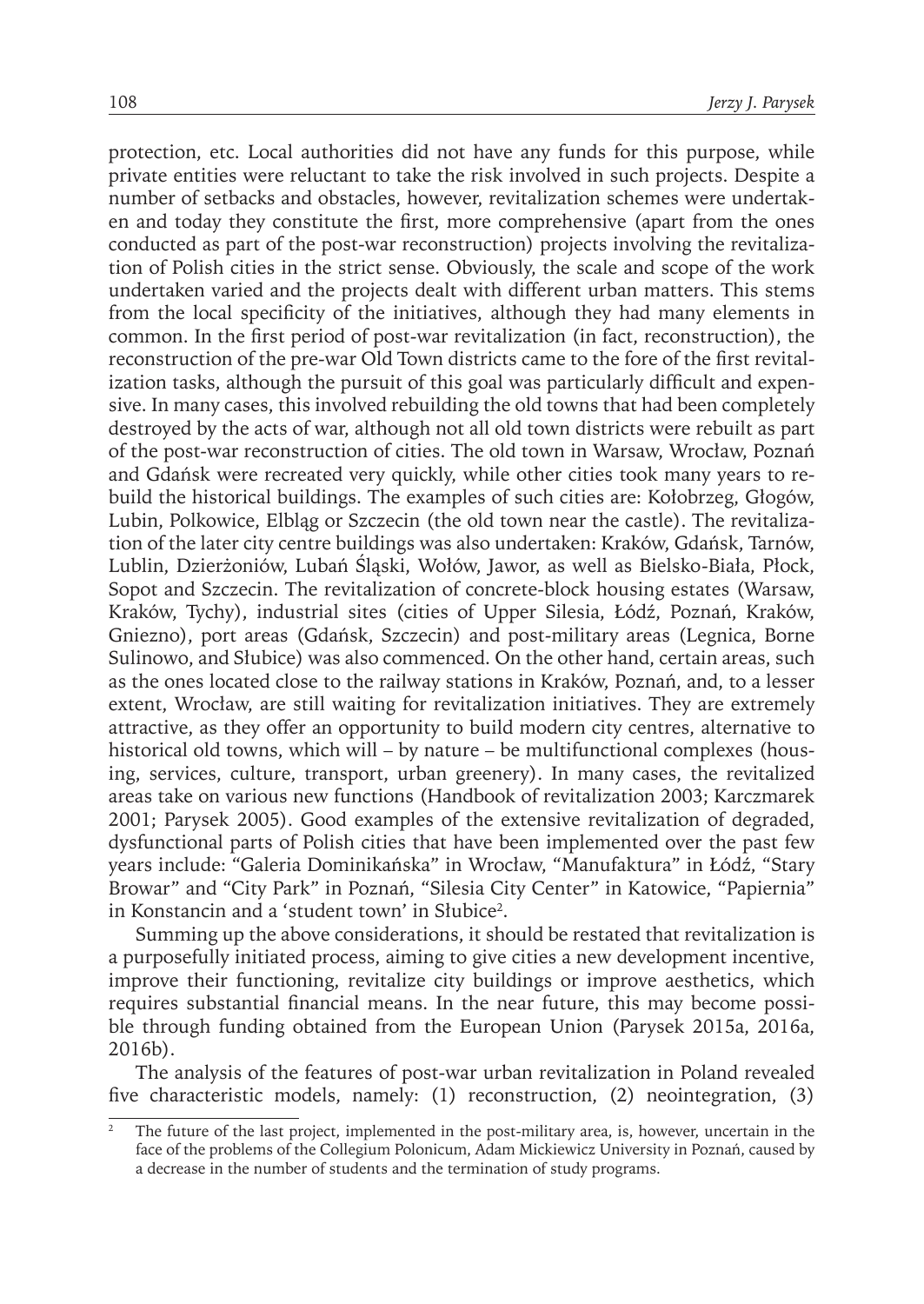retroversion, (4) modernization restitution and (5) functional succession (Parysek 2006, 2015, 2016a, 2016b). Tables 1 and 2 briefly characterize these revitalization models and provide examples. It should be emphasized, however, that the tables present the revitalization models in the time order in which they were adopted, at least until the end of the 20<sup>th</sup> century. Currently, however, we usually deal with the adoption of mixed models (if one can use such a phrase). Nevertheless, in a variety of situations, revitalization activities can be aligned with the models described in Tables 1 and 2.

| Not involving a change     | Involving a change         |
|----------------------------|----------------------------|
| in the function of an area | in the function of an area |
| Reconstruction             | Reconstruction             |
| Neointegration             | Restorative modernization  |
| Retroversion               | Functional succession      |
|                            |                            |

Table 1. Contemporary revitalization models – general classification

Source: own elaboration based on: Przyłęcki 1998; Szmygin 1998; Lubocka-Hoffmann 1998; Parysek 2006, 2016.

| Model                           | General characteristics                                                                                                                                                                                                                                                                                                    | Examples                                                                                   |
|---------------------------------|----------------------------------------------------------------------------------------------------------------------------------------------------------------------------------------------------------------------------------------------------------------------------------------------------------------------------|--------------------------------------------------------------------------------------------|
| 1. Reconstruction               | the reconstruction of the historical buildings of cities,<br>preserving the old urban layout; the return to the old<br>forms of buildings, with the removal of objects that do<br>not fit stylistically to the old architecture or contribute to<br>irregular functioning; maintaining the former functions<br>of the area | old town complexes:<br>Warszawa, Wrocław,<br>Poznań, Gdańsk,<br>Toruń, etc.                |
| 2. Neointegration               | on the one hand, reconstruction was based on preserving<br>the historic building fabric, and on the other, on<br>supplementing it with new elements; the contrast<br>achieved in this way was to emphasize the value of<br>historical buildings; maintaining most of the former<br>functions of the area                   | old towns in Szczecin,<br>Lubin, the market<br>squares in Słupsk,<br>Jawor and Wołów       |
| 3. Retroversion                 | the model was the effect of the criticism of modernist<br>solutions, reflected in neointegration, and the result of the<br>search for the effective use of the destroyed old towns in<br>some Polish cities; maintaining old functions                                                                                     | old towns in Elblag,<br>Kołobrzeg and Głogów                                               |
| 4. Restorative<br>modernization | maintaining the old architectural form with the change<br>in the functions of the area with its organizational and<br>functional modernization                                                                                                                                                                             | "Stary Browar"<br>in Poznań.<br>"Manufaktura" in<br>Łódź, "Papiernia" in<br>Konstancin     |
| 5. Functional<br>succession     | intensive land development with the adoption of new<br>functions (possibly supplementing existing ones)                                                                                                                                                                                                                    | "Galeria<br>Dominikańska" in<br>Wrocław, the railway<br>station shopping mall<br>in Kraków |

Source: own elaboration based on: Przyłęcki 1998; Szmygin 1998; Lubocka-Hoffmann 1998; Parysek 2006, 2015a, 2016a.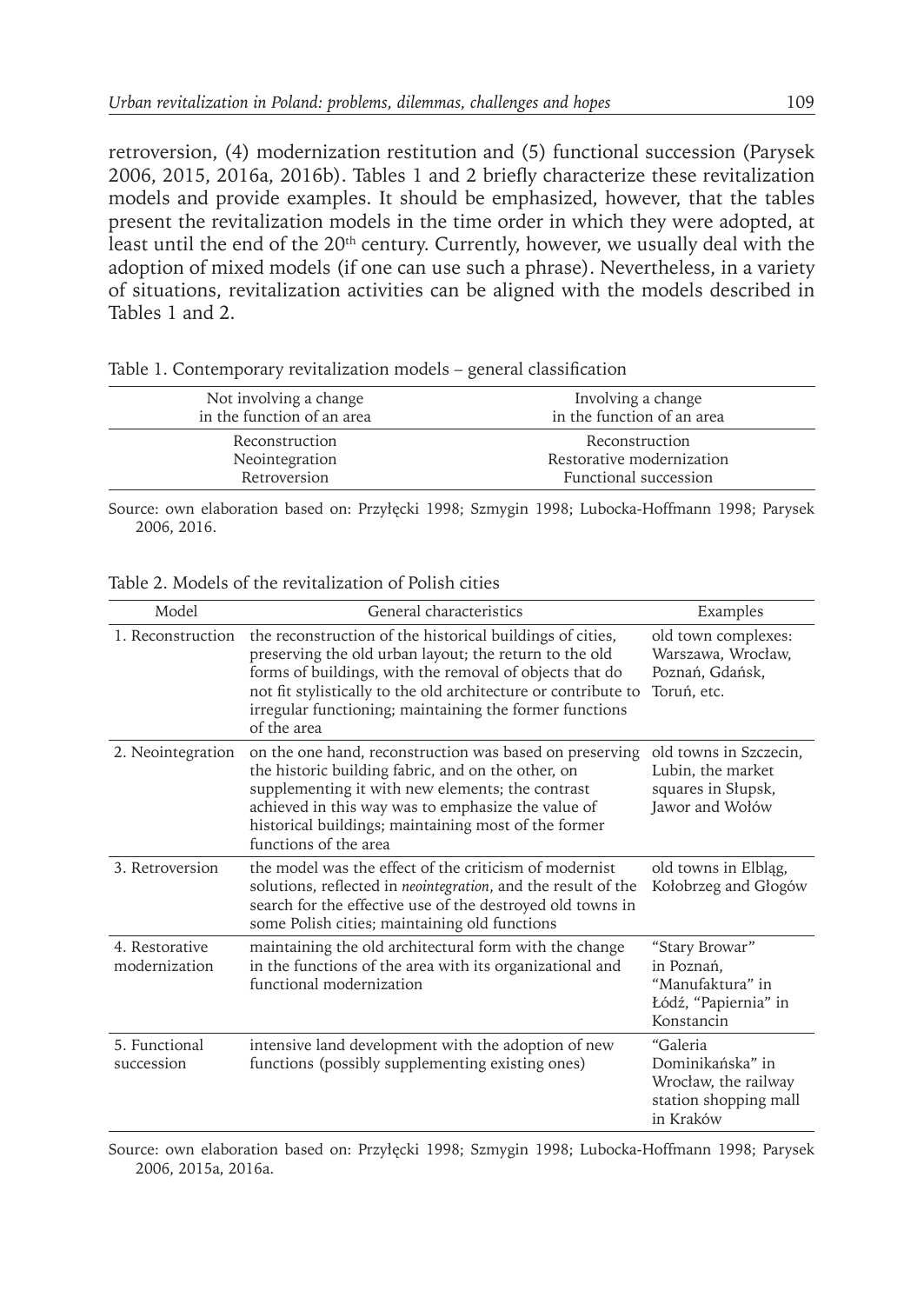## **5. Problems and challenges of urban revitalization in Poland**

The implementation of particular revitalization projects involves solving many problems that emerge in the process. Although their character may be clear and unambiguous, the classification of such problems is of universal nature and may apply to any revitalization. The typical classification includes, among others, legal and ownership related problems, social, economic, and cultural issues, ecological, technical, urban and architectural matters, functional, aesthetic and many other difficulties. In the author's opinion, none of these problems can be solved without first eliminating the degradation of the physical fabric of the area that is going to be revitalized. In this context, it should be remembered that revitalization, although directly or indirectly, can lead to solving many different problems, but it cannot be treated as a panacea for solving all problems that occur in a given area. In particular, such problems involve housing, unemployment, poverty, health and hygiene problems, sanitation, social deprivation and pathologies, lack of economic activity, cultural collapse, etc<sup>3</sup>. After all, these problems can be solved in a number of different ways, more appropriate than revitalization. Here again, the conviction comes to the forefront that social problems, especially those strongly emphasized in revitalization, in the vast majority of cases are of secondary nature in relation to the degradation of physical fabric, especially housing. Evidence exists that physical degradation leads to the abandonment of housing by people who – for many reasons – cannot continue to live in previously occupied apartments. However, there is also a lot of evidence that abandoned flats become occupied by other tenants, primarily by poor people or families, pathological groups, ethnic minorities, various subcultures etc., which, fortunately, is not so frequent in Polish cities, not as common as in other cities (Berry 1980; Ley 1982; Smith 1982; London & Palen 1984; Toelle 2007; Grzeszczak 2010; Parysek 2015a, 2016a, 2016b).

The discussion of the problems of revitalization should always account for the frequently confused problems of revitalization, i.e. the problems that accompany the implementation of projects and the problems that revitalization is supposed to solve. This study is primarily concerned with the former, of which the essential ones are briefly characterized in Table 3. The scale of the emerging problems is obviously much larger than the concise list presented in Table 3, but the synthetic nature of the approach and the limited volume of the text do not allow the author to discuss these matters in greater detail (Kaczmarek S 2001, 2015; Kaczmarek T 2001; Parysek 2005a, 2015a, 2016a, 2016b; Billert 2010; Lubecka 2010; Parysek & Mierzejewska 2014).

Such problems, in line with the Act of 9 October 2015 on revitalization, are to be solved by revitalization.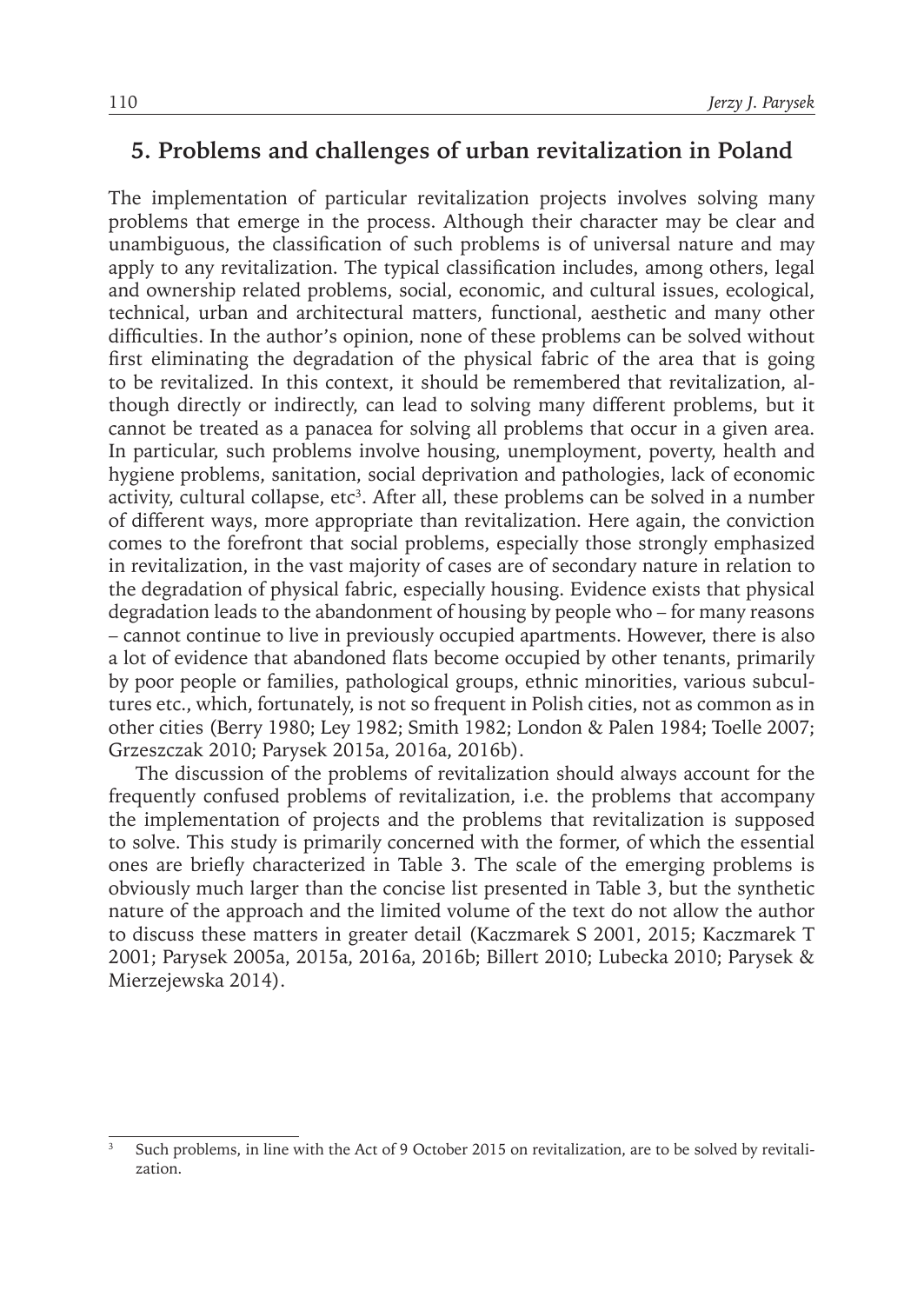|  |  |  |  |  |  |  |  | Table 3. Major problems of urban revitalization in Poland |  |
|--|--|--|--|--|--|--|--|-----------------------------------------------------------|--|
|--|--|--|--|--|--|--|--|-----------------------------------------------------------|--|

| Category of<br>problems    | Specification                                                                                                                                                                                                                                                                                                                                                                                                                                                |
|----------------------------|--------------------------------------------------------------------------------------------------------------------------------------------------------------------------------------------------------------------------------------------------------------------------------------------------------------------------------------------------------------------------------------------------------------------------------------------------------------|
| Legal                      | lack of a comprehensive "revitalization law" (the 9 October 2015 Act of on<br>revitalization does not concern revitalization, but the development of communal<br>revitalization programs); unclear ownership status of real estate areas designated for<br>revitalization; lack of unambiguous regulations allowing local authorities to manage<br>real estate                                                                                               |
| Economic                   | high costs involved in the completion of revitalization projects; lack of necessary<br>funds in municipal budgets; poor interest of private investors in revitalization; high<br>risk incurred as a result of joining a revitalization project                                                                                                                                                                                                               |
| Social                     | problems of evacuating residents from revitalized buildings and areas and finding<br>substitute housing for the time of a project; reluctance to change the place of<br>residence temporarily and permanently; lack of social approval of the revitalization<br>of inhabited area; lack of financial resources for the return of former residents<br>to revitalized apartments; problems related to the change in the social fabric of a<br>revitalized area |
| Organizational             | problems of adapting the model of the revitalization process to existing conditions<br>and capabilities; problems involved in the coordination of revitalization works; lack<br>of units specialized in comprehensive project completion; low level of development<br>of public-private partnership                                                                                                                                                          |
| Spatial                    | difficulties in adjusting the development concept to a specific area; problems with<br>the adequate incorporation of the planned development into the existing spatial and<br>functional fabric of the city                                                                                                                                                                                                                                                  |
| Technical                  | a significant degree of land degradation; technical difficulties in implementing<br>comprehensive revitalization projects; difficulties in applying innovative technical<br>and technological solutions (construction, energy, heating, communication) and<br>difficulties in adapting them; problems with ensuring good accessibility of the area                                                                                                           |
| Urban and<br>architectural | difficulties in working out the concept of land use that would be accepted and its<br>adaptation to the technical condition and the value of the material fabric; problems<br>with adapting projects to the location, future functions and neighbourhood of a site;<br>the problem with choosing the character of the entire project, the scale of changes,<br>architectural style, materials, references to the past, local landscape, etc                  |
| Functional                 | the inclusion of a revitalized area in the city's technical infrastructure and public<br>transport system; overcoming conflicts stemming from functioning in the new<br>quality of space                                                                                                                                                                                                                                                                     |
| Ecological                 | difficulties related to improving the quality of the environment and the functionality<br>of municipal infrastructure; problems with the organization of green areas; removing<br>existing threats                                                                                                                                                                                                                                                           |
| Aesthetic                  | problems with working out or maintaining the appropriate style of revitalized<br>material fabric, the right harmony and coexistence of natural and material elements;<br>individual and sometimes specific understanding of beauty and harmony by<br>architects and urban planners                                                                                                                                                                           |

Own elaboration based on: Parysek 2005a, 2015a, 2015b, 016a, 2016b, Parysek, Mierzejewska 2014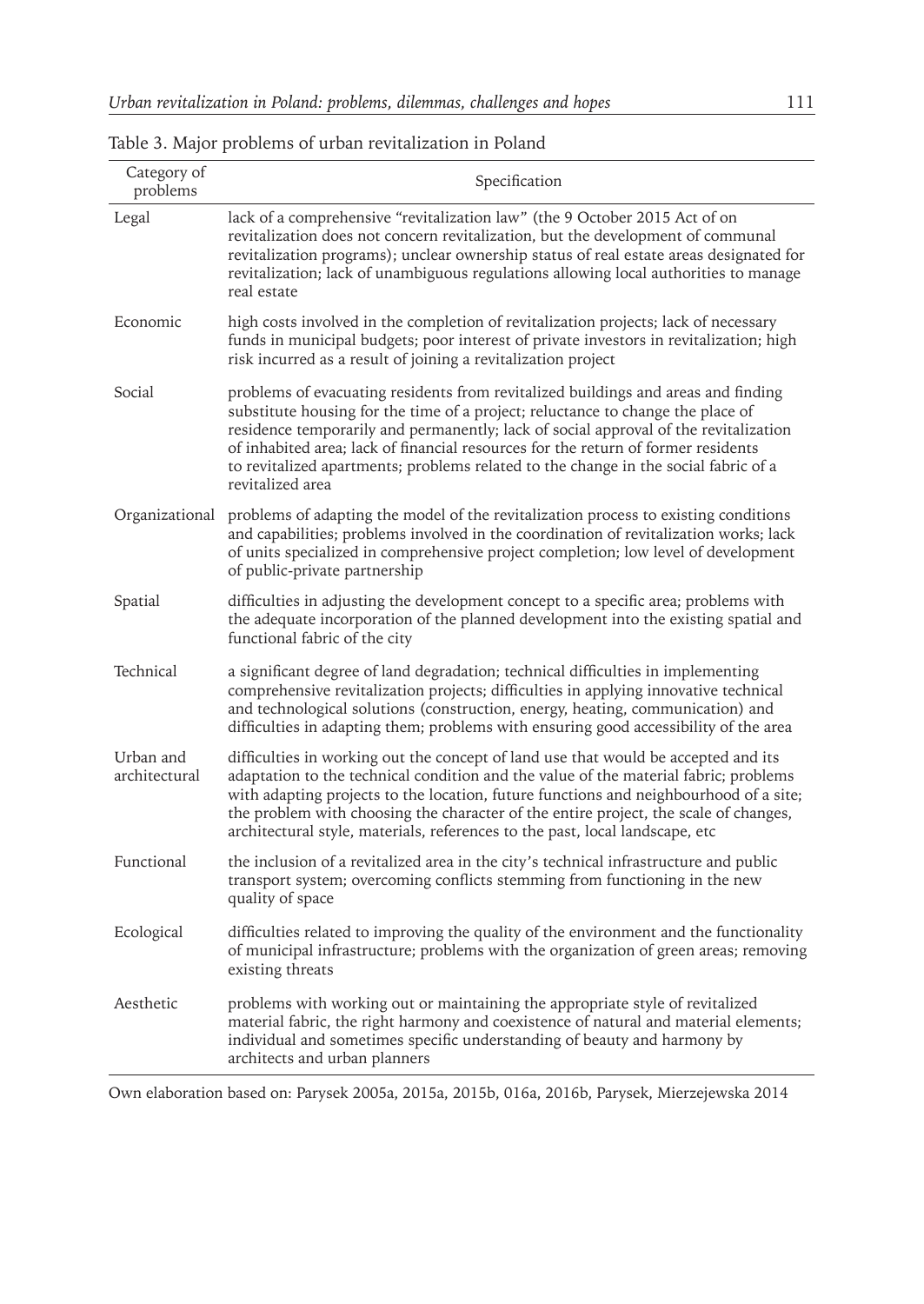## **6. Revitalization from the perspective of the 9 October 2015 revitalization Act**

The author has long presented the view that significant progress in the field of urban revitalization (revitalization in general) will be obtained after overcoming two barriers: legal and financial. Accordingly, high hopes were associated with the adoption of the act on revitalization. Unfortunately, the act, at least in the author's opinion, fell short of the expectations (Parysek 2015a, 2015b, 2016a, 2016b). The adequate assessment of the effectiveness of the 9 October 2015 Act may be possible after about 10 years from its adoption, but its numerous shortcomings can already be identified (Parysek 2016b). The weaknesses of the bill had already been pointed out before it was adopted, but, it seems, to no avail (Rogatka et al. 2015)4 . Although the country had been waiting for the law for many years, the pace of the final proceedings came as a surprise. The probable reason for the sudden interest of the state authorities in adopting the "law of revitalization" was the new financial horizon of the European Union, which allocated substantial financial resources for revitalization, which could be obtained under the existing law by submitting relevant program documents.

The overall assessment of the Revitalization Act (of 9 October 2015) was conducted elsewhere (Parysek 2016b). Here only the most important, obviously subjectively perceived, deficiencies will be discussed. These shortcomings cause that revitalization entities have to face many dilemmas and choices.

The 9 October 2015 Act is not an act on revitalization, but rather on planning or preparing revitalization activities in a commune, because its provisions do not refer to revitalization, which is the process of lifting a specific area out of the state of degradation, but to the procedure of developing a communal revitalization program. Moreover, a communal revitalization program does not determine anything, as it is not an act of local legislation. Local legislation only includes resolutions of communal (city) councils, designating: degraded areas, areas and sub-areas of revitalization and special revitalization zones, but this does not have any legal implications for revitalization initiatives. Revitalization projects may or may not be implemented in such designated areas. A completely different matter is that such a resolution eliminates, as it seems, other areas in a commune from potential revitalization activities, which is particularly unfavourable in the situations when an entity emerges that might be interested in conducting revitalization activities in such areas. Additionally, it does not matter whether and when the process of adopting communal revitalization programs will be treated as a continuous process. This situation, however, does not seem to relate to the essence of planning, especially spatial planning, the

The fact is that before the enactment, various drafts of the revitalization act were the subject of opinion and criticism, but it is not known to what extent they were included in the adopted version of the law. In this context (but also in other contexts personally known to the author), the view can be expressed that reviewing draft legal acts is, in Polish conditions, only the fulfilment of certain formal requirements, not the way to rethink the proposed provisions in the light of the comments and proposals in order to introduce meaningful corrections into a bill.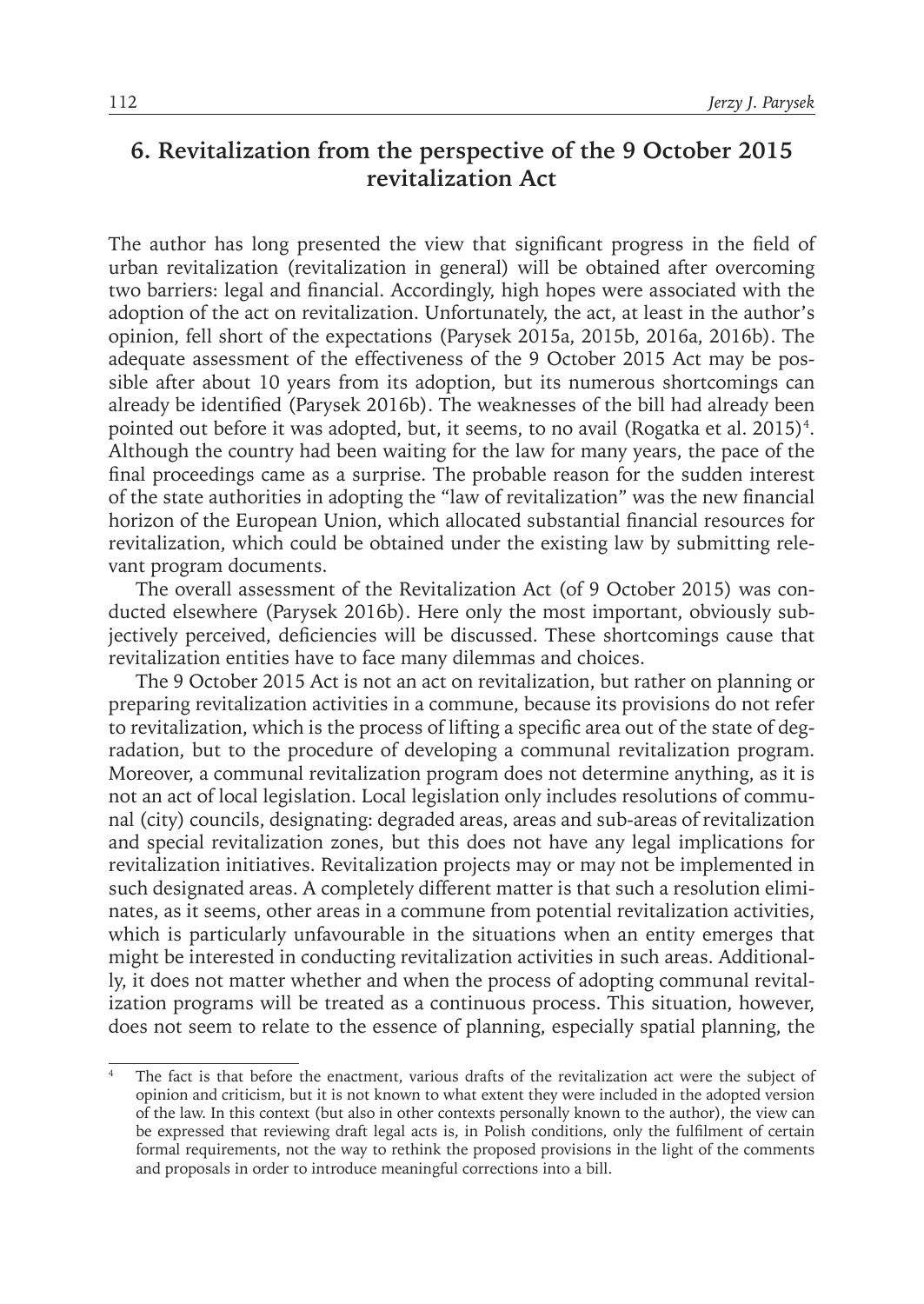scope of which, undoubtedly, embraces revitalization and principles of efficient operation. The Act also stipulates the procedures for the development of a communal revitalization program, which are complicated and bureaucracy riddled. Moreover, it specifies neither revitalization entities nor the scope of their competences and responsibilities or beneficiaries of the activities undertaken. The Act is an extremely regulatory document, but the regulations do not concern such important issues as: the implementation of specific projects and their financing or the solutions to emerging problems (social, ownership related, organizational, technical, infrastructural, ecological, spatial-structural, functional, sanitary-hygienic, health related, cultural and other). The concentration on the revitalization of housing areas is a serious limitation of its material scope. The pro-social orientation of revitalization, which is specifically defined in this document, can be perceived positively. The practicality of taking such actions and the achievement of the expected results will, however, in the light of international experience, be very limited, mainly due to financial reasons. Almost every revitalization project that lacks public funds (which are, in fact, scarce in Poland) and is carried out by private entities, is in fact an example of gentrification, which solves social problems to a negligible extent. Under the provisions of the act, social participation (though the wider and more appropriate term is the socialization of the revitalization process) is a highly formalized process and as such does not ensure the actual participation of a local community in the development of a local revitalization program. The activities of theoretically many possible revitalization committees, with no specific tasks, roles, conditions and timeframe of their functioning, will be doubtful in this respect (Parysek 2016b). Ideally, the problem of revitalization should be included in the much needed act on land use, whose regulations will lead to the improvement in the spatial order and the sustainable development of a revitalized area, pursued in the general public interest, instead of individual interests of investors, housing developers, property owners, land speculators, architectural and construction companies or the representatives of political, economic and social life. In the legal document adopted on 9 October 2015, the legislator seems to have missed the nature of revitalization and overlooked revitalization related problems, focusing on the determination of various areas of revitalization, the appointment of various committees and the preparation of communal programs (Parysek 2015a, 2016b).

Neither does the Act provide the solution to another problem of revitalization, already identified here, namely the financing of this process. However, it remains a binding legal act, the provisions of which burden local authorities with many dilemmas that call for specific choices. Dilemmas, which, despite the current law, will be difficult to solve. Table 4 outlines major questions and dilemmas of revitalization that are faced by the authorities of Polish cities in the existing conditions.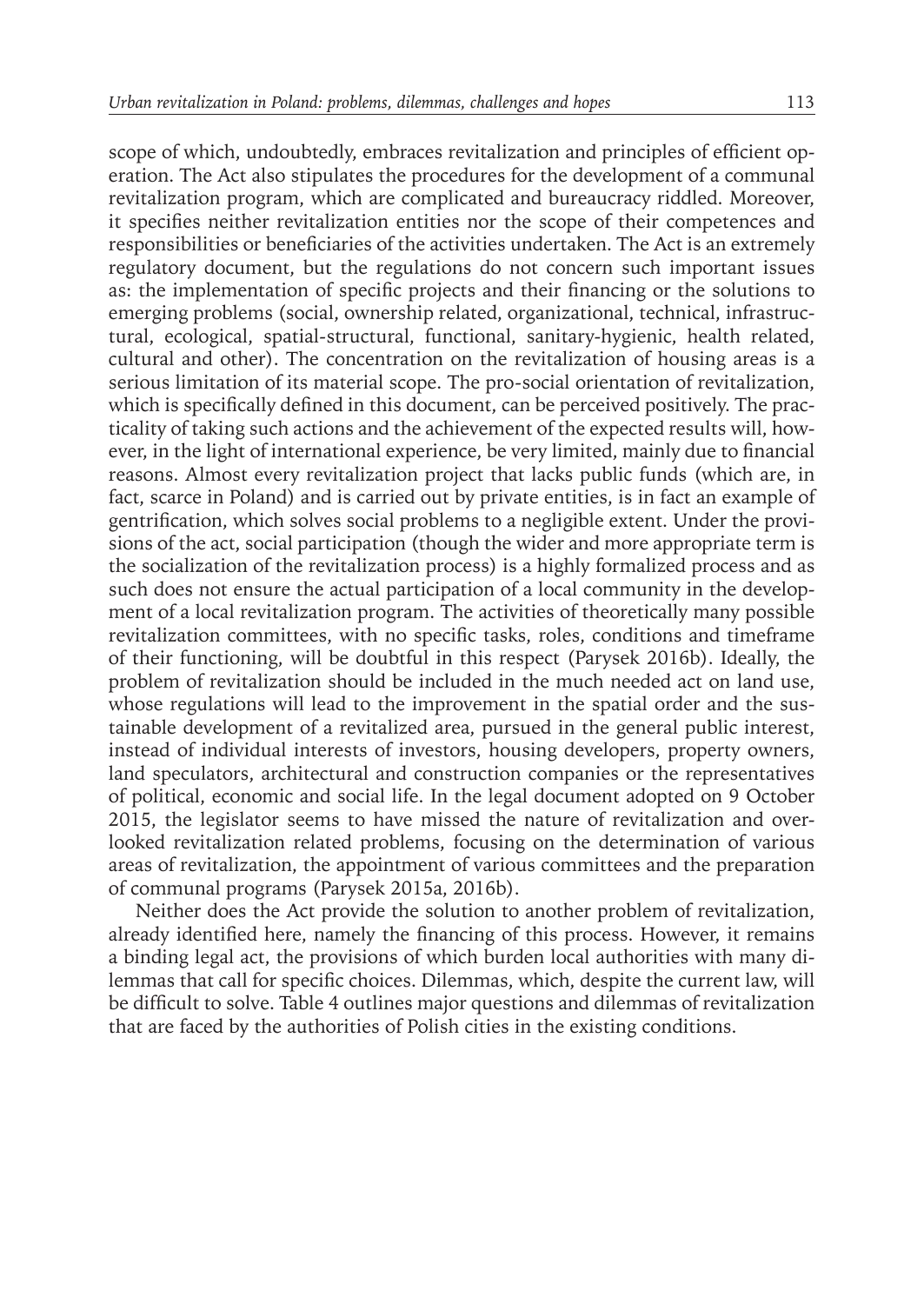Table 4. Selected potential dilemmas faced by municipal authorities in relation to revitalization tasks

| Dilemmas                                                                                                                        | Description                                                                                                                                                                                                                                                                                                                                                                                                                                                                                                             |
|---------------------------------------------------------------------------------------------------------------------------------|-------------------------------------------------------------------------------------------------------------------------------------------------------------------------------------------------------------------------------------------------------------------------------------------------------------------------------------------------------------------------------------------------------------------------------------------------------------------------------------------------------------------------|
| How to understand<br>revitalization and<br>define its material<br>scope?                                                        | the existing law defines revitalization as a tool for solving almost all<br>problems of the commune, especially social ones; it does not take into<br>account the gentrification-like nature of revitalization, especially in the<br>absence of necessary resources; it does not take into account the fundamental<br>importance of the regeneration of physical fabric to achieve other<br>regeneration goals                                                                                                          |
| What place<br>should be given to<br>revitalization among<br>a municipality's own<br>tasks?                                      | the scope of a municipality's own tasks, supplemented with the<br>implementation of revitalization programs, significantly exceeds the financial<br>capacity of a municipality, so it is important to determine the place of<br>revitalization in the hierarchy of its objectives; it is crucial to define the role<br>of revitalization (effects) as a factor of the attractiveness and development of<br>a municipality                                                                                               |
| How to ensure the<br>development of<br>effective communal<br>revitalization<br>programs?                                        | the development of such a program by a commune often exceeds its capacity<br>and creates the need for an external involvement. The problem is the choice<br>of a contractor and the selection criteria. If it is to be a viable program, it<br>is important to choose a reliable, professional contractor, which cannot be<br>achieved with a low price as a selection criterion                                                                                                                                        |
| To what extent<br>do plans and<br>revitalization<br>programs go beyond<br>the provisions of the<br>current law?                 | the Act primarily indicates housing development areas as subjects of potential<br>revitalization, which in many cases may not relate to the existing state and<br>the needs and possibilities of municipal authorities in this regard                                                                                                                                                                                                                                                                                   |
| How to treat<br>communal<br>revitalization program<br>- in formal or realistic<br>terms? What is the<br>effect of its adoption? | the activities of local authorities in this respect indicate a formal approach to<br>a communal revitalization program, i.e. as a document necessary to apply for<br>EU funds. This is evidenced by the fast and cheap way of acquiring programs<br>(implemented by entities that are not always reliable), which do not take into<br>account the multifaceted nature of revitalization, meeting only the general<br>statutory requirements                                                                             |
| How to ensure<br>funds needed for<br>revitalization?                                                                            | funds may be ensured by the possession of a communal revitalization<br>program, which neither guarantees the acquisition of EU funds nor the<br>amount they need; in this situation, the acquisition of external funds (private<br>investors, public-private partnership) is required                                                                                                                                                                                                                                   |
| How to deal with<br>the need for the<br>regeneration of the<br>material layer of an<br>area revitalized for<br>other purposes?  | it is not a commonly accepted point of view that the regeneration of the<br>material layer of a specific area is of fundamental importance for the<br>implementation of other goals, e.g. social. Such a position is probably<br>supposed to protect the actions taken from the "gentrification" effect, which<br>may be an obstacle to achieving social outcomes; this position leads to a<br>departure from the complexity of revitalization, which is its characteristic<br>feature                                  |
| How to solve social<br>problems within<br>revitalization<br>activities?                                                         | the social aspect of revitalization is extremely important, but its inclusion in<br>revitalization projects is difficult, especially in the absence of own resources<br>and the business approach of private investors to the implementation of such<br>projects; public-private partnership, the multi-functionality of a revitalized<br>area and EU funds allow for some optimism; in many cases, however, this<br>cannot be done without changing the social fabric of the future residents of a<br>revitalized area |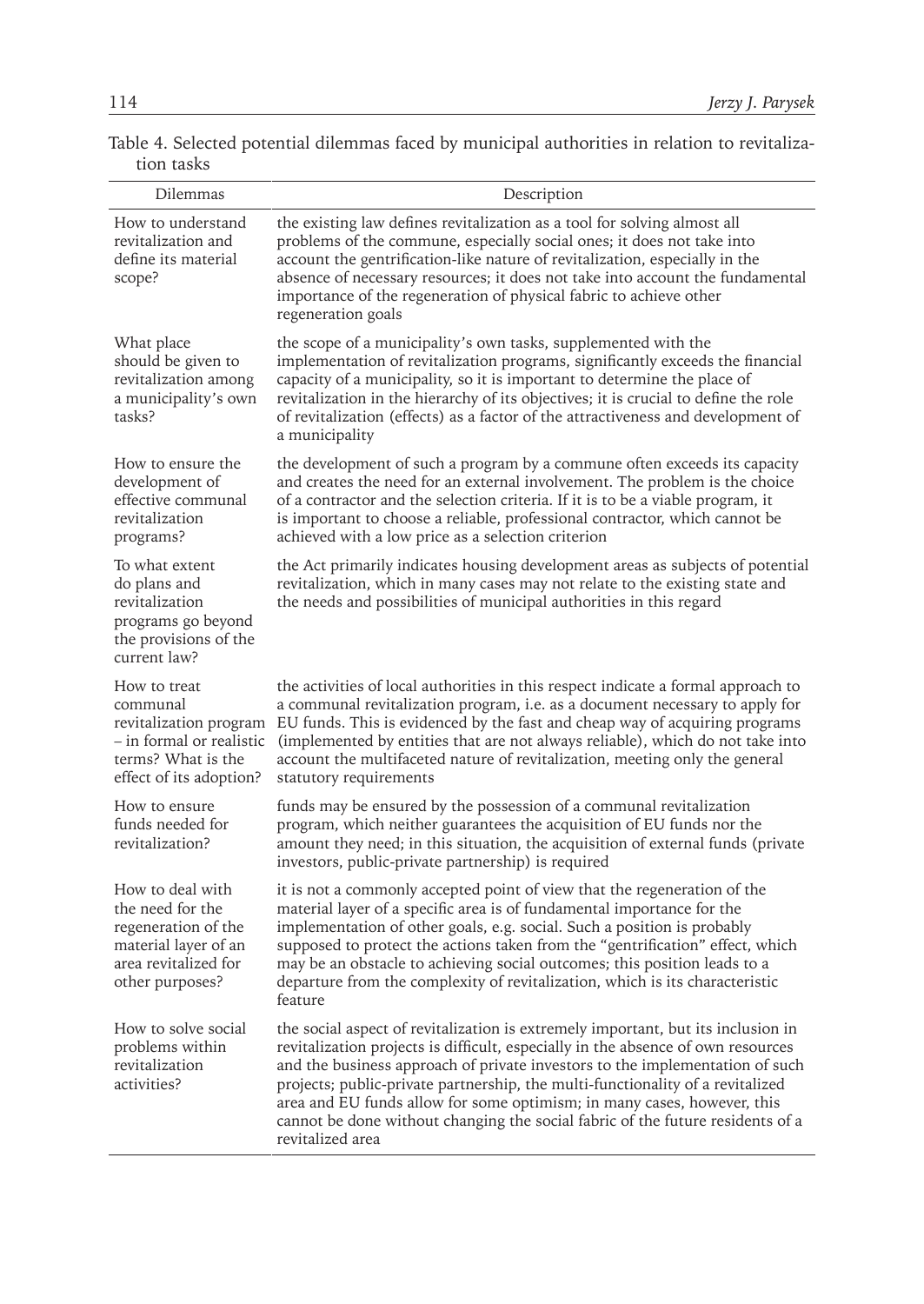| What functions<br>should be assumed<br>for a revitalized area?    | a choice is to be made between maintaining old functions and adopting new<br>ones as well as between multifunctionality and homogeneity                                                                                                                                                                                                                                                                                                                                                                        |
|-------------------------------------------------------------------|----------------------------------------------------------------------------------------------------------------------------------------------------------------------------------------------------------------------------------------------------------------------------------------------------------------------------------------------------------------------------------------------------------------------------------------------------------------------------------------------------------------|
| What revitalization<br>model to adopt?                            | the comprehensive approach to revitalization requires the adoption of a<br>specific model, one from those discussed in this study or still another, but<br>clearly defined so as to the nature of a revitalized area and its future functions                                                                                                                                                                                                                                                                  |
| How to make<br>revitalization<br>processes socially<br>inclusive? | the implementation of revitalization projects and programs should include<br>many entities, primarily investors and local communities, and assign<br>the coordinating role to local authorities; it is important to build social<br>climate conducive to revitalization and recognize revitalization as a factor<br>contributing to the development of a city and the way to improve the living<br>conditions in the local environment; revitalization, however, is not the way to<br>solve all local problems |

Own elaboration based on: (Parysek 2008, 2015a, 2015b, 2016a, 2016b)

## **7. Prospects of Polish revitalization in the near future: hopes and uncertainty**

In the current legal and economic conditions under which local governments operate, the future of revitalization of Polish cities is not promising. Undoubtedly, the degradation of the material fabric of Polish cities – both the old and historical and the relatively new (post-war blocks) – advances and is often accompanied by the process of social deprivation. This situation requires to recognize revitalization as an important task for municipal authorities. It is important because the state of the physical fabric of cities determines the living conditions of the inhabitants and the image of cities. It can, therefore, be assumed that the launching of the revitalization process is an urgent necessity in many cases. Revitalized areas open up new spatial conditions for urban development, preserve the values of material culture and landscape, improve the living conditions of the population, improve the quality of the urban environment (natural and social) and increase the level of population security (*Podręcznik rewitalizacji* 2003).

Urgent and extensive revitalization is primarily required in: (1) old-town areas of historical buildings, (2) residential buildings of the  $19<sup>th</sup>$  and early 20<sup>th</sup> century, (3) workers' housing estates from the same period, (4) housing estate blocks from the 1950s and 1960s, (5) brownfield areas, (6) degraded warehouse and storage areas, (7) unused land and transport facilities, (8) degraded port areas and riverbanks, (9) post-military areas, (10) areas of substandard housing estates, (11) other areas, unsuitable for the internal structure of the city. A large number of areas are waiting for revitalization, which, as it has been mentioned above, is a complex, multifaceted, costly and long-term process and should therefore be conducted in a comprehensive and prudent manner.

There are many indications that the authorities of Polish cities recognize and appreciate the importance of revitalization for the development and modernization of the spatial and functional urban fabric, the improvement of spatial order, living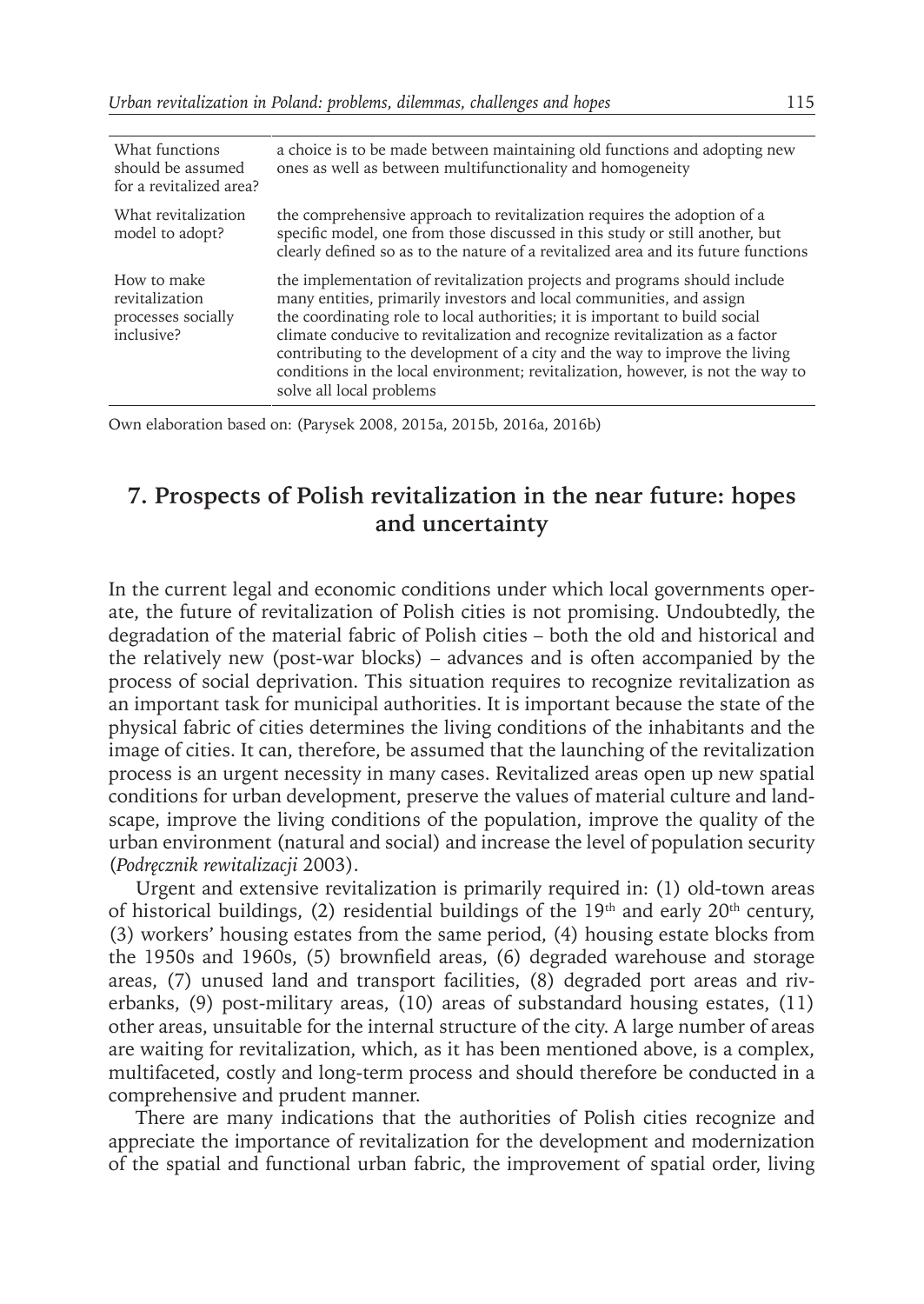conditions of residents and an increase in the attractiveness and competitiveness of cities. However, they face serious difficulties in initiating and conducting the revitalization process. The most important obstacles include: (1) the lack of a comprehensive law covering all issues related to urban regeneration<sup>5</sup>, (2) limited municipal budgets, (3) relatively low interest of private capital in revitalization, (4) complex ownership structure of real estate (buildings and land) or unclear ownership relationships in the areas to be revitalized, (5) high costs of revitalization projects, especially in the areas of historical value, (6) social problems stemming from revitalization, requiring the solution of many difficult problems (e.g. the need for re-housing, resistance of residents, problems involved in returning after revitalization), (7) lack of specialized companies capable of completing regeneration projects in a comprehensive manner, (8) lack of coverage of revitalization in land use policies and local development strategies (assigned marginal importance), (9 ) absence of good social climate for revitalization. These problems will hinder or prevent the responsible undertaking and implementation of revitalization projects. By fortunate coincidence, these obstacles may diminish the strength of their impact. This will probably happen when: (1) a new, proper, comprehensive law on revitalization or a law on land use, including legal grounds for revitalization, is passed, (2) a sensible financing system, encouraging investment in the revitalization process, is passed, (3) the level of economic development of the country and the wealth of citizens increases substantially, (4) ownership is regulated, (5) municipal budgets are larger, (6) appropriate planning tools, organizational solutions, techniques for implementing revitalization projects, methods and techniques of conducting negotiations and achieving social agreement are adopted and implemented, (7) the national revitalization support program is adopted and implemented, which will be separate from the EU funds that can be obtained for this purpose, (8) revitalization will be included in urban policy, which is now practically non-existent as autonomous policy, (9) a public-private partnership model appropriate for Polish conditions is developed, (10) consortia specializing in the comprehensive implementation of revitalization projects are established, (11) an incentive system encouraging various entities to participate in the implementation of revitalization projects is in place, and when: (12) revitalization becomes deliberate public intervention in urban development processes, taking into account social, economic and environmental aspects, (13) revitalization is taken seriously as a commune's own tasks, (14) it is the result of market and public sector cooperation, (15) it becomes a significant component of re-urbanization (Parysek 2008, 2015a, 2015b, 2016a, 2016b, Parysek & Mierzejewska 2014; Billert 2010). In the current situation, it is difficult to formulate any sensible forecasts regarding the course of revitalization of Polish cities in the near future, especially when the two main barriers, i.e. the legal barrier and the financial barrier, have not been overcome. Revitalization is not the determination of the areas of potential revitalization and the development of communal revitalization programs (which do not have any legal force). These activities are at most its elements (Parysek 2015a, 2015b, 2016a, 2016b).

It seems that the best solution would be, as it has been postulated, to incorporate revitalization issues into a necessary new law on land use, which would replace the existing one and prevent those initiatives to solve the spatial development problems of the country that are insufficiently well thought out.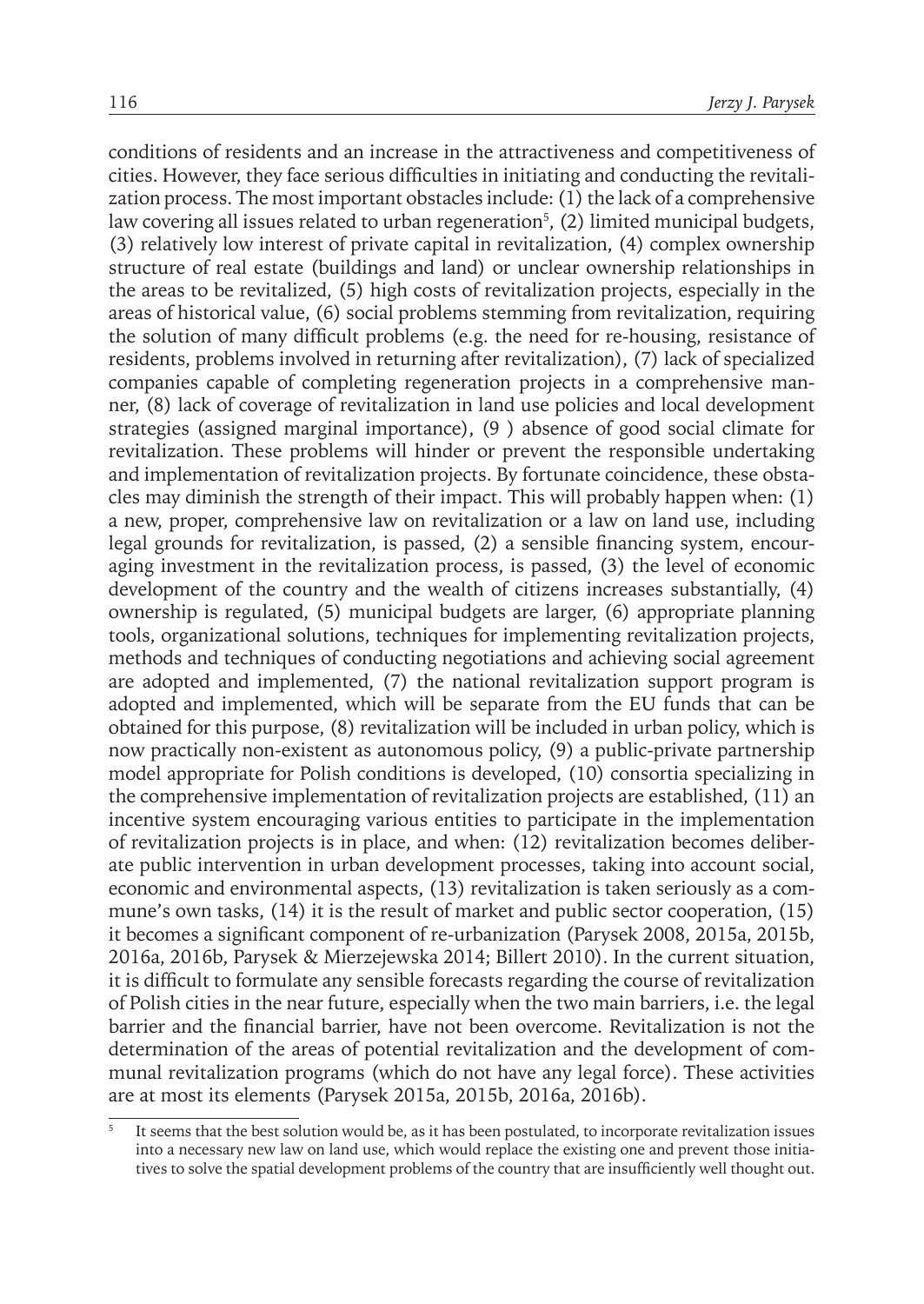#### **8. Conclusion**

The observation of social life may lead to the conclusion that the need or even the necessity, to undertake revitalization activities is articulated by the growing number of Polish city dwellers. Revitalization is also increasingly understood correctly as a multi-faceted process of restoring functionality to the degraded parts of cities. It is clear that revitalization cannot be limited to the restoration of functionality of degraded housing fabric in cities or central urban districts, as suggested by the existing revitalization act. The projects that have already been completed attest to a different character of Polish revitalization. Regeneration activities should include all categories of degraded urban areas as far as financial and other possibilities allow. Thus, in addition to degraded or dysfunctional residential areas, it should embrace historical city centres (markets and adjacent streets), other historical urban-architectural complexes, post-industrial post-transport (railway, port) areas, post-military areas, storage and warehouse areas, and post-mining areas, palace and park complexes, farm sites, sacred architecture complexes with their surroundings, etc. It is worth emphasizing that revitalization of uninhabited areas does not cause serious social problems and for these reasons its implementation may be less problematic (Gasidło 1998; Kaczmarek S 2001; Kaczmarek T 2001; Parysek 2005a, 2015a, Parysek & Mierzejewska 2014).

It is essential to remember that despite the fact that the revitalization of dysfunctional urban areas is, by nature, a social process despite its business character, and should be part of planned activities undertaken for the development and reconstruction of a given settlement (city). Therefore, revitalization plans, projects and programs should be related to the strategy of socio-economic development, the assumptions of spatial policy pursued by municipal authorities and the spatial development concept. Accordingly, revitalization may become one of the ways to develop a given town and its effects should primarily benefit its residents, but also tourists and, in a sense, investors. Individual, business-oriented activities of investors should, however, be included in the pursuit of general objectives, which should be the responsibility of municipal authorities. This point of view justifies the undisputed role of municipal authorities in revitalization. It is the city authorities, or rather the inhabitants, who hold planning authority not only over the revitalized area, but also upon the entire urban area. Therefore, being in charge of urban areas, they are responsible both for socio-economic development and land use and for revitalization (Act on communal self-government; Niewiadomski 2002; Parysek 2005c). The paradox lies in the fact that these authorities do not possess organizational or financial resources that would allow them to initiate revitalization activities and conduct them effectively in the general public interest. The removal of these restrictions will add to the dynamics of revitalization projects implemented in a relatively modest scope now, but it will also help initiate and pursue them all together. In the situation when high costs involved in the implementation of revitalization projects, especially those in the historical old town districts and post-industrial and post-transport sites, are taken into account, the hope of achieving specific effects is in attracting the participation of private investors or even in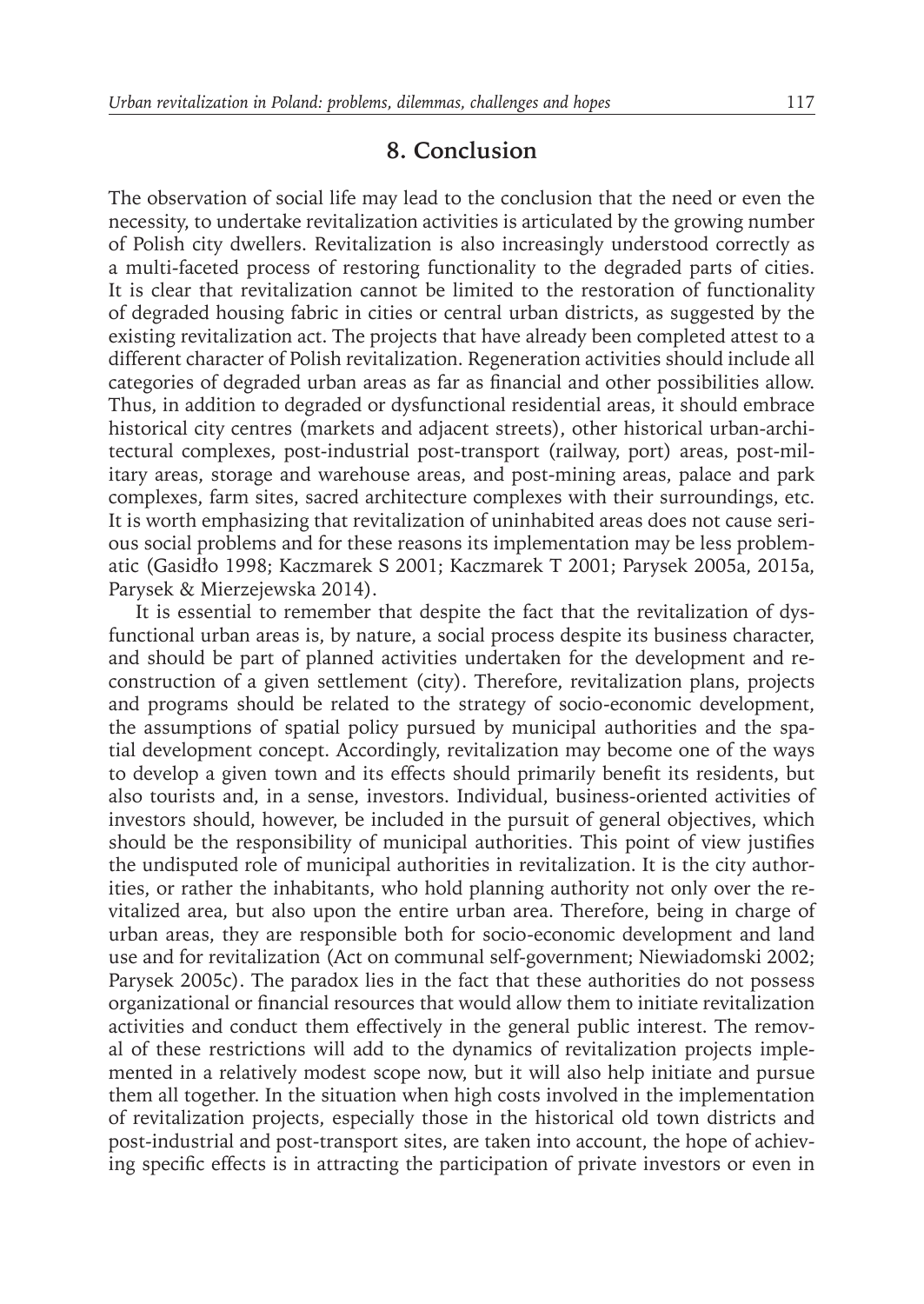the independent undertaking of such initiatives by private capital. Financial support for revitalization activities of municipal councils may also be constituted by PLN 25 billion from the EU funds, on condition, however, that these funds are not absorbed by bureaucratic procedures required for creating revitalization programs and the functioning of their environment. It is obvious that in order to reach its social objectives, revitalization should be a socialized process. This objective will not be achieved by the appointment of numerous committees and other bodies, as it is assumed in the revitalization act, but through gathering the widest possible circles of residents, entrepreneurs, social organizations, media, and other groups around revitalization. The social rationality of revitalization can only be ensured by means of its well-conceived and factual socialization, not just token and formalized socialization. The completion of revitalization projects also requires the effective solving of emerging social problems and spatial conflicts, which will be supported by the recognition of revitalization not only as a task within remit of municipal authorities but also as a responsibility of the local community.

#### **References**

- **A**dair A, Berry J, Mc Greal S, Deddis B, Hirst S (1999) Evaluation of investor behaviour in urban regeneration. Urban Studies 36, 12: 2031–2045.
- Adair A, Berry J, Mc Greal S, Deddis B, Hirst S (2000) The financing of urban regeneration. Land Use Policy 17: 147–156.
- Bardzińska-Bonenberg T (2012) *O gentryfikacji zabytkowych rejonów w Poznaniu.* Architektura. Czasopismo Techniczne 109(1A-1): 43–52.
- Berg van den L, Drewett R, Klaassen L, Rossi A, Vijverberg CHT (1982) *Urban Europe study of growth and decline.* Pergamon Press, Oxford.
- Berry B (1980) Inner city fytyres: An American dilemma revisited. *Transactions of the Institute of British Geographers* N.S. 51: 1–28.
- Billert A (2010) Polityka rozwoju i rewitalizacji miast w Polsce na tle standardów unijnych w zakresie planowania. Urbanistyka INFO (zlikwidowany portal internetowy).
- Bourne LS (1993) The demise of gentrification: A commentary and perspective view. *Urban Studies* 14(11): 95–107.
- Cameron S (2003) Gentrification, housing, redifferentiation and urban regeneration. "Going for growth" in Newcastle upon Tyne. *Urban Studies* 40(12): 2367–2382.
- Carmon N (1999) Three generation of urban renewal policies: analysis and policy implications. *Geoforum* 30: 145–158.
- Couch C, Sykes O, Börstinghaus W (2011) Thirty years of urban regeneration in Britain, Germany and France. The importance of context and path dependence. *Progress in Planning* 75: 1–52.
- Dziewoński K (1967) Procesy urbanizacyjne. In: Leszczycki S, Kosiński L (eds) *Zarys geografii ekonomicznej Polski*. PWN, Warszawa: 83–113.
- Gasidło K (1998) *Problemy przekształceń terenów poprzemysłowych.* Zeszyty Naukowe. Architektura 37. Politechnika Śląska, Gliwice.
- Gepert A (2015) Foreword. In: Geppert A (ed.). Planning systems facing heritage issues in Europe: From protection to management, in the plural interpretation of the values of the past. *European Spatial Research Policy* 22(2): 5–8.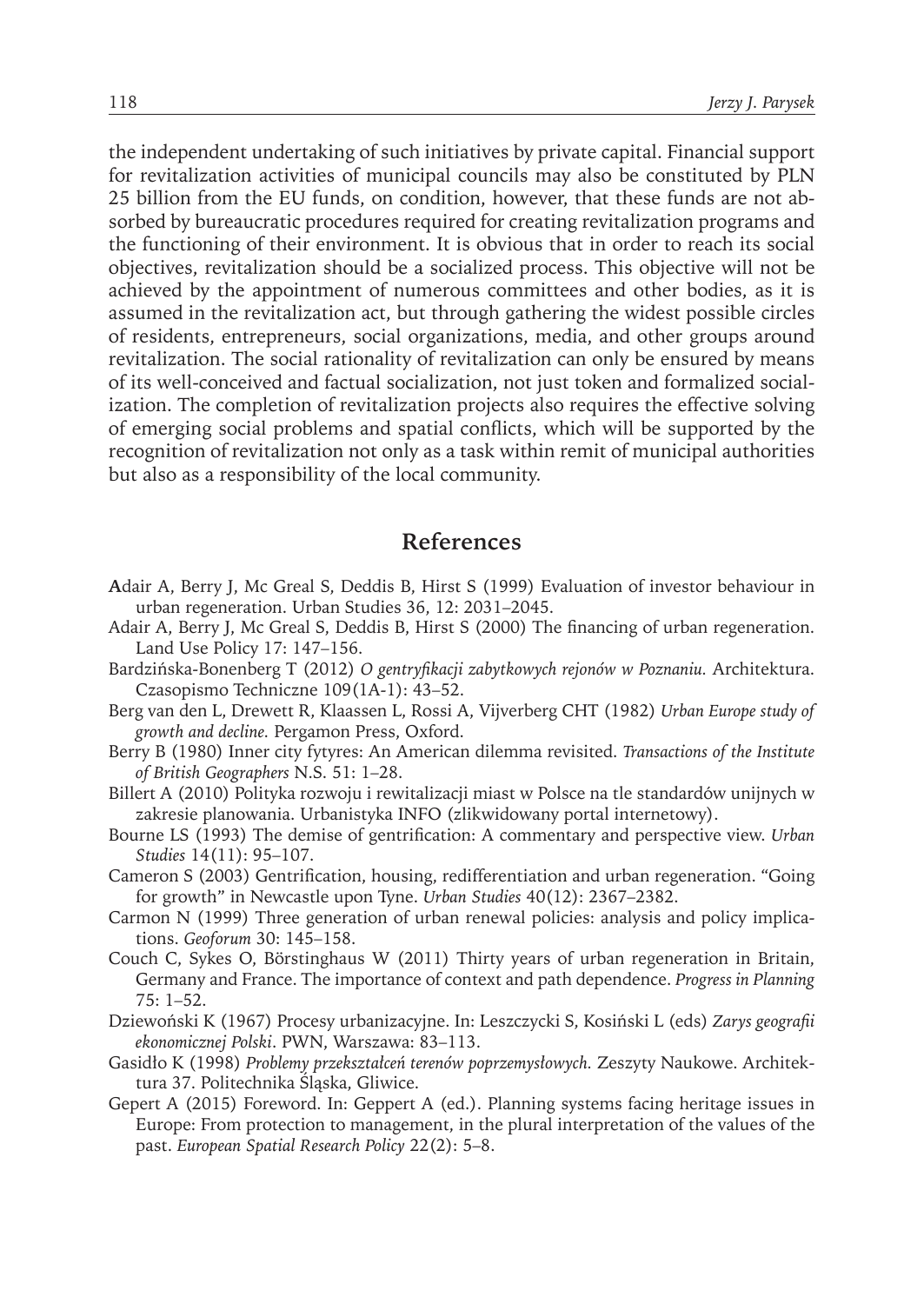- Grzeszczak J (2010) Gentryfikacja osadnictwa. Charakterystyka, rozwój koncepcji badawczej i przegląd wyjaśnień. Instytut Geografii i Przestrzennego Zagospodarowania PAN. Monografie. 11, Warszawa.
- Hamnett C (2003) Gentrification and the middle class remaking of Inner London. *Urban Studies* 40(12): 1411–1426.
- Hoyle BS, Pinder D, Husain MS (eds) (1988) *Revitalizing the waterfront. International dimension of dockland redevelopment*. Belhaven Press, New York.
- Hubbard P (1996) Urban design and city regeneration. Social representations of entrepreneurial landscapes. *Urban Studies* 33(8): 1441–1461.
- Jadach-Sepioło A (2007) Gentryfikacja miast. Problemy Rozwoju Miast 3: 66–79.
- Johnson RJ, Gregory D, Pratt G, Watts M (2003) *The Dictionary of Human Geography*. Blackwell Publ., Oxford.
- Kaczmarek S (2001) *Rewitalizacja terenów poprzemysłowych. Nowy wymiar rozwoju miast.* Wydawnictwo Uniwersytetu Łódzkiego, Łódź.
- Kaczmarek S (2015) Skuteczność procesu rewitalizacji. Uwarunkowania, mierniki, perspektywy. *Studia Miejskie* 17: 27–36.
- Kaczmarek T (2001) Rewitalizacja miast w Polsce na tle doświadczeń europejskich In: Billert A (ed.) *Nowoczesne zarządzanie rozwojem miast*. Słubice. Collegium Polonicum UAM Poznań w Słubicach. Projekt Tempus – PHARE "Nowoczesne zarządzanie rozwojem miast": 106–114.
- Kębłowski W, Kovats B, Lannuzel M (2013) *Revitalisation versus gentrification in contemporary urban studies. The case of Nadodrze.* Revitalization between theory and practice. Conference papers: 1–7.
- Kort M, Klijn EH (2011) Public Private partnerships in Urban renewal: organizational form or managerial capacity. *Public Administration Review* 71(4): 618–626.
- Lees L, Stater T, Wyly E (2007) *Gentrification*. Routledge, New York.
- Ley D, (1982) Alternative explanations for inner city gentrification: A Canadian assessment. *Annals of the Association of American Geographers* 76(4): 521–535.
- Lichfield D (1992) *Urban regeneration for the 1990s*. London Planning Advisory Committee, London.
- Loftman P, Nevin B (1995) Prestige projects and urban regeneration in 1980s and 1990s: a review of benefits and limitations. *Planning Practice and Research* 10(3/4): 299–315.
- London B, Palen JJ (1984) Introduction: Some theoretical and practical issues regarding inner city revitalization In: Palen JJ, London B (eds) *Gentrification, displacement and neighborhood revitalization*. State University of New York, Albany.
- Lorens P (2007) Rewitalizacja miast w Polsce, pierwsze doświadczenia. *Urbanista* 12.
- Lubecka A (2010) Rewitalizacja/gentryfikacja jako element zmieniający semantykę miasta. In: Skalski K (ed.) *O budowie metod rewitalizacji w Polsce*. Monografie i Studia Instytutu Spraw Publicznych Uniwersytetu Jagiellońskiego, Kraków: 157–172.
- Lubocka-Hoffmann M (1998) Retrowersja Starego Miasta w Elblągu. In: *Odbudowa miast historycznych*. Polski Komitet Narodowy Międzynarodowej Rady Ochrony Zabytków ICOMOS, Elbląg (conference papers).
- Mac Gregor C (2010) Urban regeneration as a pubic health intervention. *Journal of Social Intervention: Theory and Practice* 19(3): 38–51.
- Mc Carthy J (1998) Reconstructing, regeneration and re-imagining. The case of Rotterdam. *Cities* 15(5): 337–344.
- Mc Hoyle BS, Pinder DA, Husain MS (eds) (1994) *Revitalizing the waterfront: International dimension of Dockland redevelopment*. John Wiley, Chichester.
- Niewiadomski Z (2002) *Planowanie przestrzenne. Zarys systemu*. Wydawnictwo Prawnicze Lexis Nexis, Warszawa.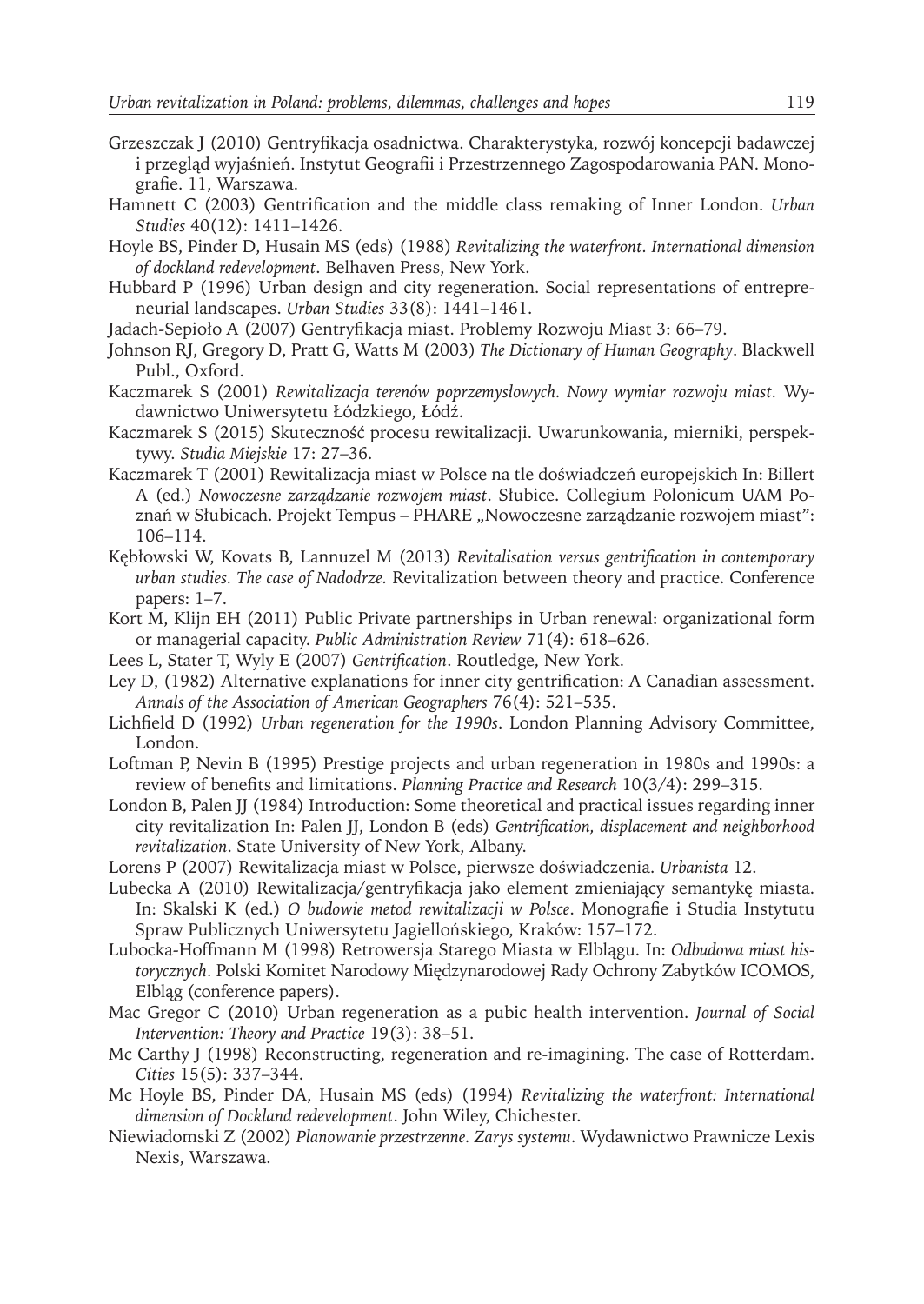- Parysek J (2005a) *Miasta polskie na przełomie XX i XXI wieku. Rozwój i przekształcenia strukturalne*. Bogucki Wydawnictwo Naukowe, Poznań.
- Parysek J (2005b) Development of Polish Towns and Cities and Factors Affecting this Process at the Turn of the Century. In: Nowosielska E, Parysek J (eds) Cities in the transforming post-communist countries: ten years of economic, social and spatial experience. *Geographia Polonica* 78(1): 99–115.
- Parysek J (2005c) *Wprowadzenie do gospodarki przestrzennej*. Wydawnictwo Naukowe UAM, Poznań.
- Parysek J (2006) The postwar rebuilding and renewal of historic towns in Poland: Dilemmas and problems. In: Gonzales RCL (ed.) *Urban changes in different scales: systems and structures*. Universidade de Santiago de Compostela, Santiago de Compostela: 711–724.
- Parysek J (2008) Suburbanizacja i reurbanizacji, dwa bieguny polskiej urbanizacji In: Parysek J, Stryjakiewicz T (eds) *Region społeczno-ekonomiczny i rozwój regionalny*. Bogucki Wydawnictwo Naukowe, Poznań: 261–286.
- Parysek J (2011) Współczesna polska suburbanizacja i polityka miejska (aktualność hipotez C. Colby'ego po 80 latach). In: Marciniak K, Sikora K, Sokołowski D (eds) *Koncepcje i problemy badawcze geografii*. Wyższa Szkoła Gospodarki w Bydgoszczy, Bydgoszcz: 313–330.
- Parysek J (2015a) Rewitalizacja miast w Polsce: wczoraj, dziś i być może jutro. *Studia Miejskie*, 17: 9–26.
- Parysek J (2015b) Rola samorządu lokalnego w rozwoju społeczno-gospodarczym i przestrzennym gmin. *Ruch Prawniczy, Ekonomiczny i Socjologiczny* LXXVII 3: 27–46.
- Parysek J (2016a) Rewitalizacja jako problem i zadanie własne polskich samorządów lokalnych. *Rozwój Regionalny i Polityka Regionalna* 33: 17–36;
- Parysek J (2016b) O najbliższej przyszłości rewitalizacji w Polsce: pragmatycznie i prognostycznie. *Problemy Rozwoju Miast* 4: 5–18.
- Parysek J, Mierzejewska L (2005) Two stages in postwar urbanisation in Poland: From socialist to postmodern urbanisation In: Murayama Y, Du G (eds) *Cities in global perspective: Diversity and transition*. Rikkyo University with IGU Urban Commission: 72–82.
- Parysek J, Mierzejewska L (2014) *Życie miasta. Studium Poznania. Infrastruktura miejska*. Bogucki Wydawnictwo Naukowe, Poznań.
- Philips M (2004) Other geographies of gentrification. *Progress in Human Geography* 28: 5–30.
- *Podręcznik rewitalizacji* (2003) Zasady, procedury i metody działania współczesnych procesów rewitalizacji. Deutsche Gesellschaft fur Technische Zusammenarbeit Gmbh i Urząd Mieszkalnictwa i Rozwoju Miast. Mefisto, Warszawa.
- Przyłęcki M (1998) Trzy kierunki odbudowy miast Dolnego Śląska po 1945 roku. In: *Odbudowa miast historycznych*. Polski Komitet Narodowy Międzynarodowej Rady Ochrony Zabytków ICOMOS, Elbląg (conference papers).
- Redfern PA (2003) What makes gentrification "gentrification". *Urban Studies* 40(12): 2351– 2366.
- Roberts H, Sykes H (2008) *Urban regeneration. A hand book*. Sage Publ. Ltd., London.
- Rogatka K, Ciesiółka P, Jurkowska A, Kułaczkowska A (2015) Uwagi do założeń ustawy o rewitalizacji – wybrane aspekty. *Studia Miejskie* 17: 37–48.
- Rymaszewski B (1984) *O przetrwanie dawnych miast*. Warszawa. Arkady.
- Sassen S, (1991) *The Global City.* Princeton University Press, New York.
- Slater T, (2011) *Gentrification of the city.* In: Bridge G, Watson S (eds) *The New Blackwell Companion to the City*. Blackwell Publ.
- Smith N (1982) Gentrification and uneven development. *Economic Geography* 58(2): 139–155. Stępkowski J (1993) Procesy rewaloryzacji zespołów staromiejskich. In: Tomaszewski A (ed.)
	- *Ochrona i konserwacja dóbr kultury w Polsce w latach 1944–1989. Uwarunkowania polityczne i społeczne*. Stowarzyszenie Konserwacji Zabytków, Warszawa.